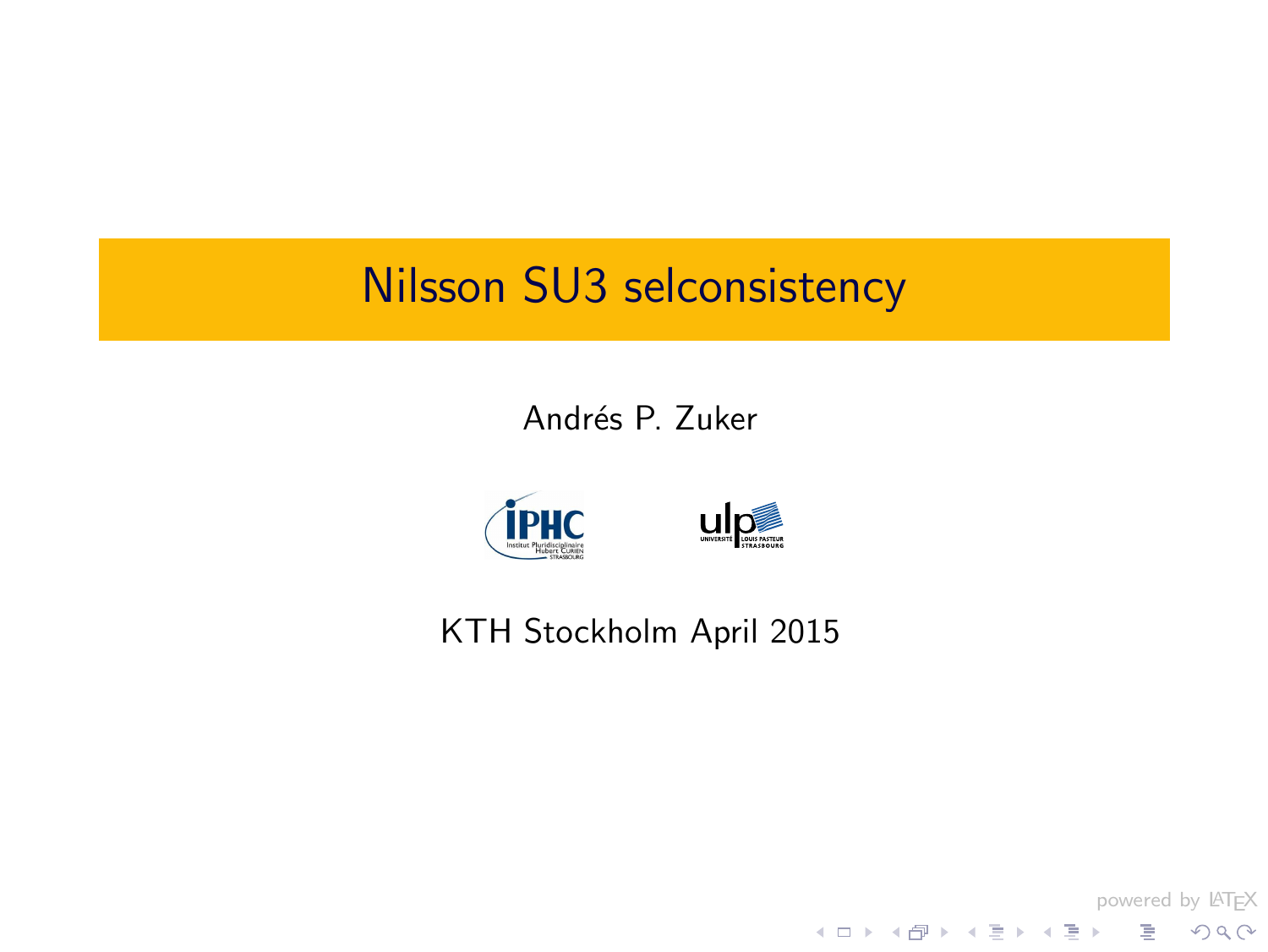# **Collaborators** Alfredo Poves UAM Fréderic Nowacki IPHC Silvia Lenzi Padova

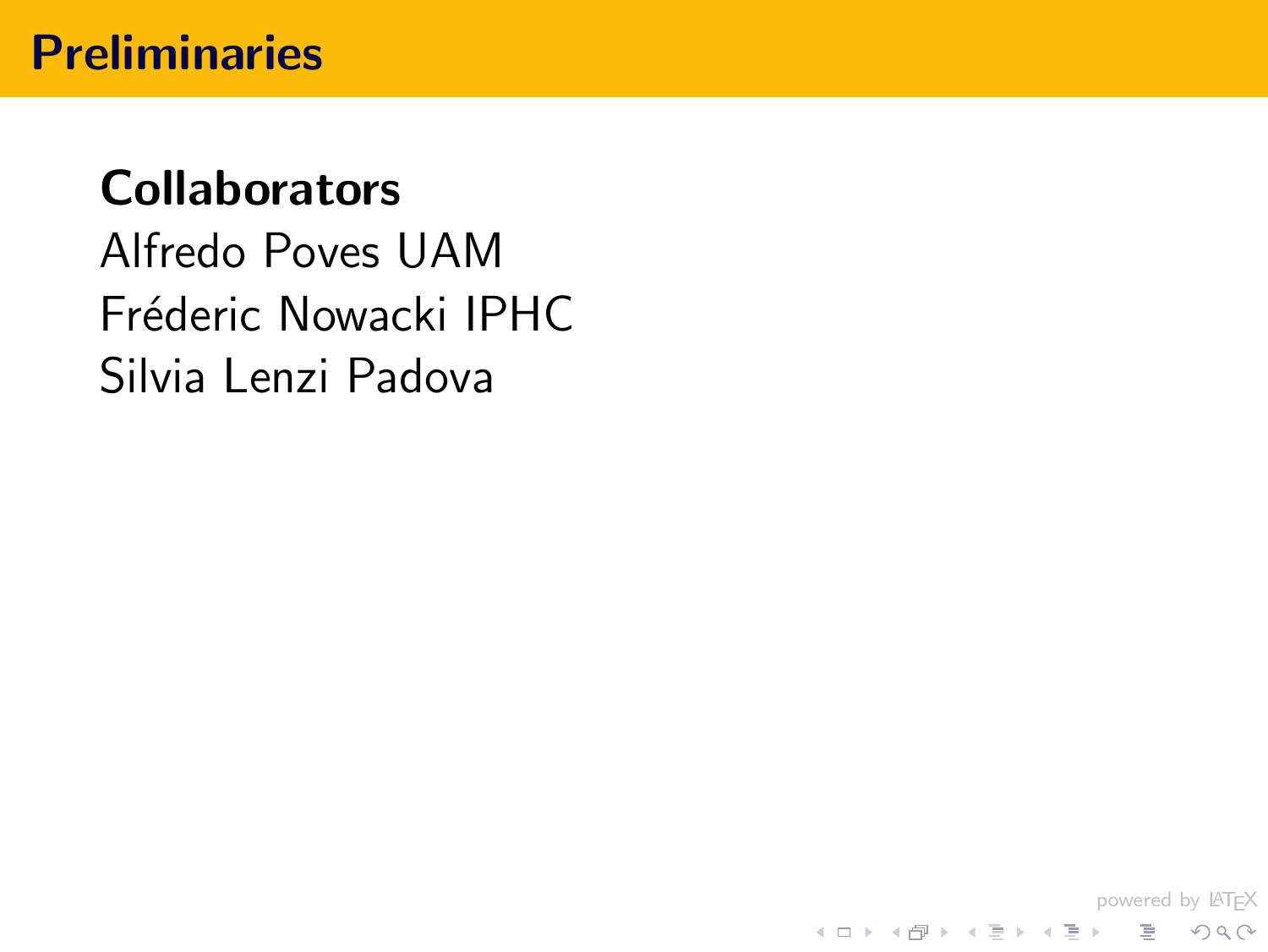## Collaborators

Alfredo Poves UAM Fréderic Nowacki IPHC Silvia Lenzi Padova

# **Subjets**

- ► ZBM or EEI spaces
- $\blacktriangleright$  quasi-pseudo SU3
- ► Nilsson SU3 selfconsistency

powered by LATEX

 $\equiv$   $\Omega$ 

イロト イ押ト イヨト イヨト

 $\triangleright$  The heavy N=Z nuclei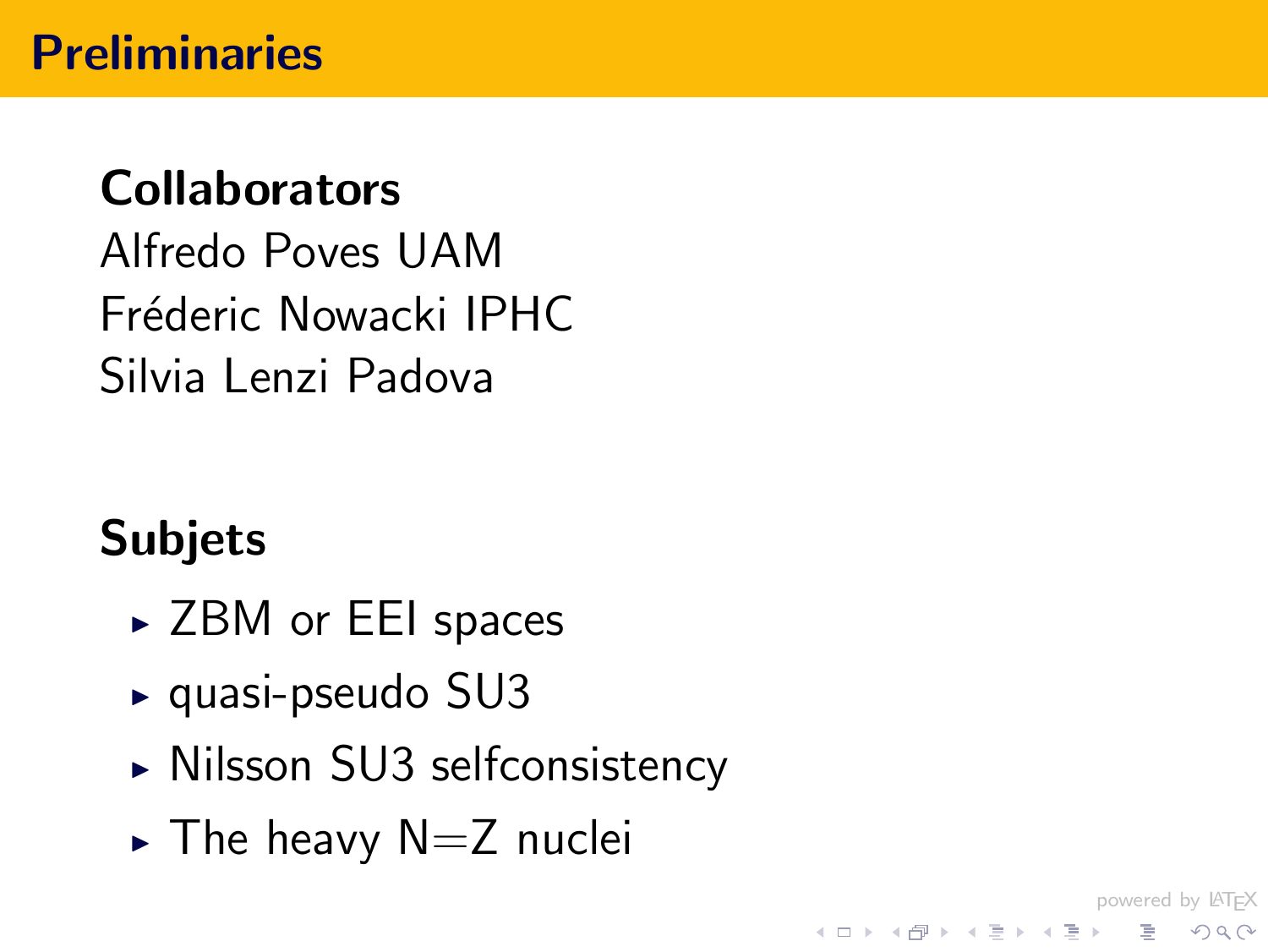#### HO, EI, ZBM spaces refs. gemo,dz10



powered by LAT<sub>E</sub>X ŧ

 $2Q$ 

イロト イ部 トイをトイをト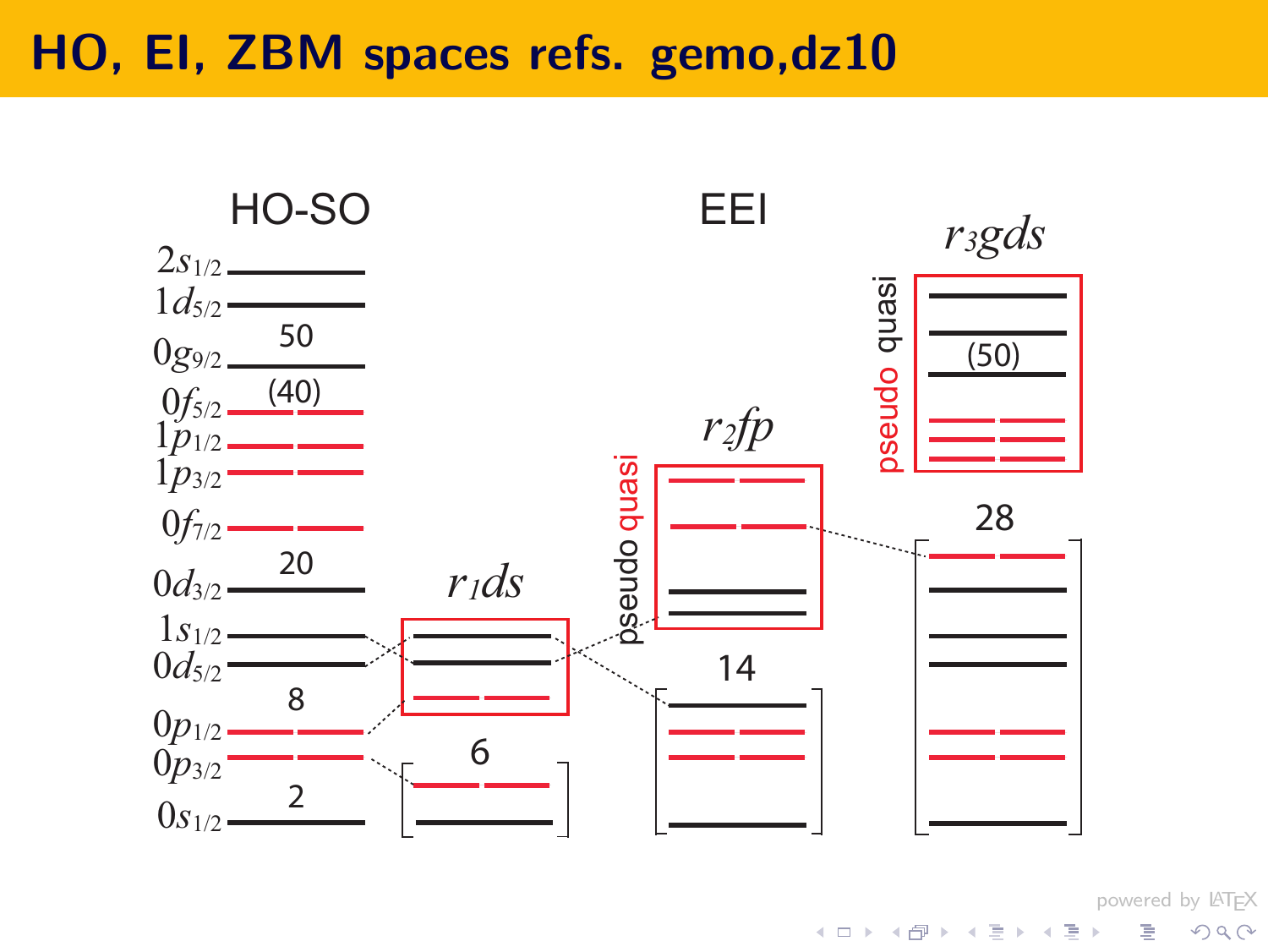#### SU3 in HO basis ref. Elliott

$$
q \equiv q^{2m} = r^2 C^{2m} = r^2 \sqrt{4\pi/(2l+1)} Y^{lm}
$$

Quadrupole force  $-2q \cdot 2q$ 

Eigenstates 
$$
E(L, i) = E(i) + 3L(L+1)
$$

 $E(i)$  of intrinsic state maximizes

$$
Q_0 = 2q^{20} = (2n_z - n_x - n_y)
$$

If  $p = n_x + n_y + n_z = 2$  there are six sp states

powered by LATEX

 $[n_z n_x n_y] = [200], [110], [101], [020], [011], [002]$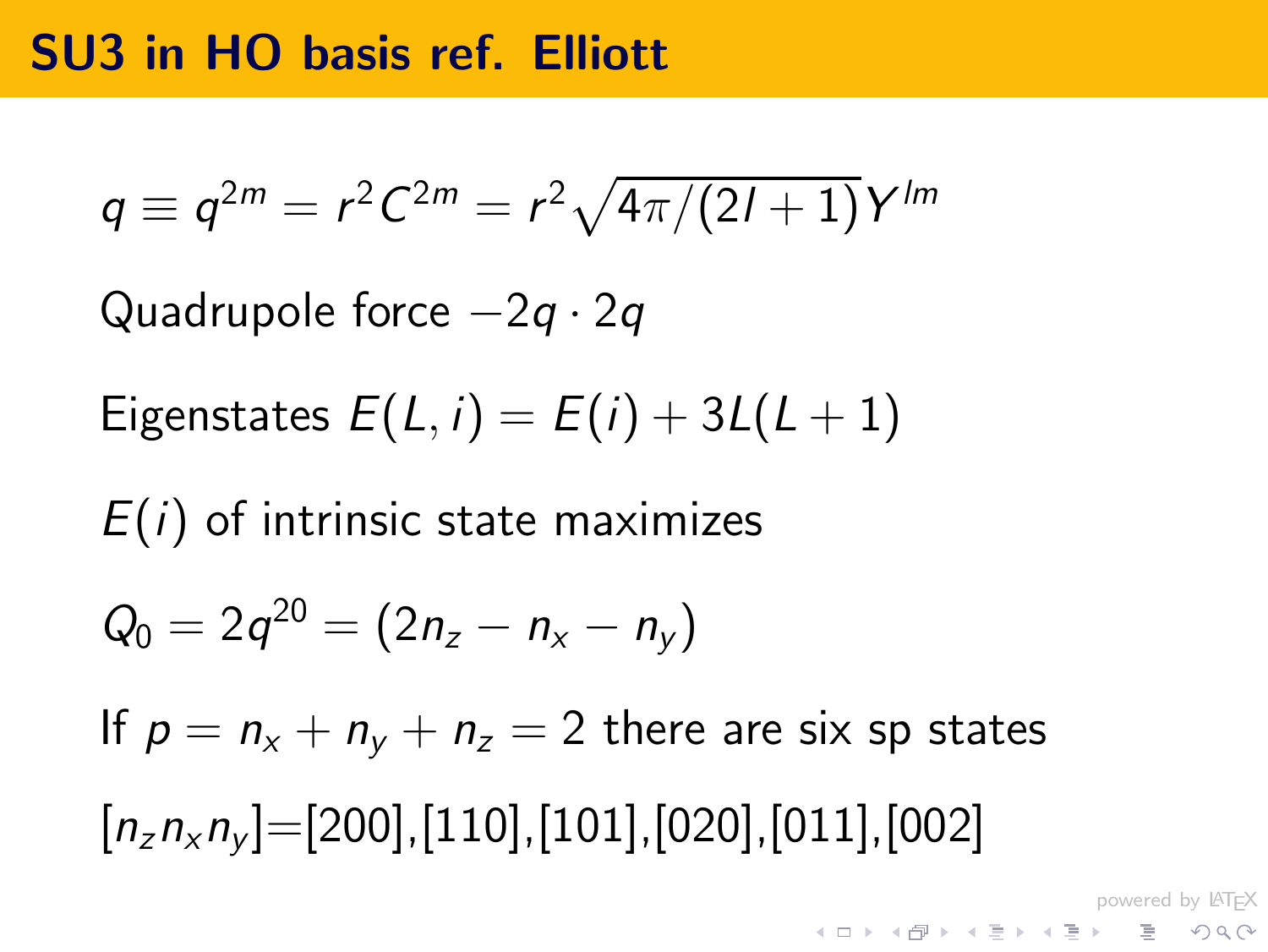

powered by <mark>ATEX</mark><br>タクター ラー・ミット ミュート ŧ  $2Q$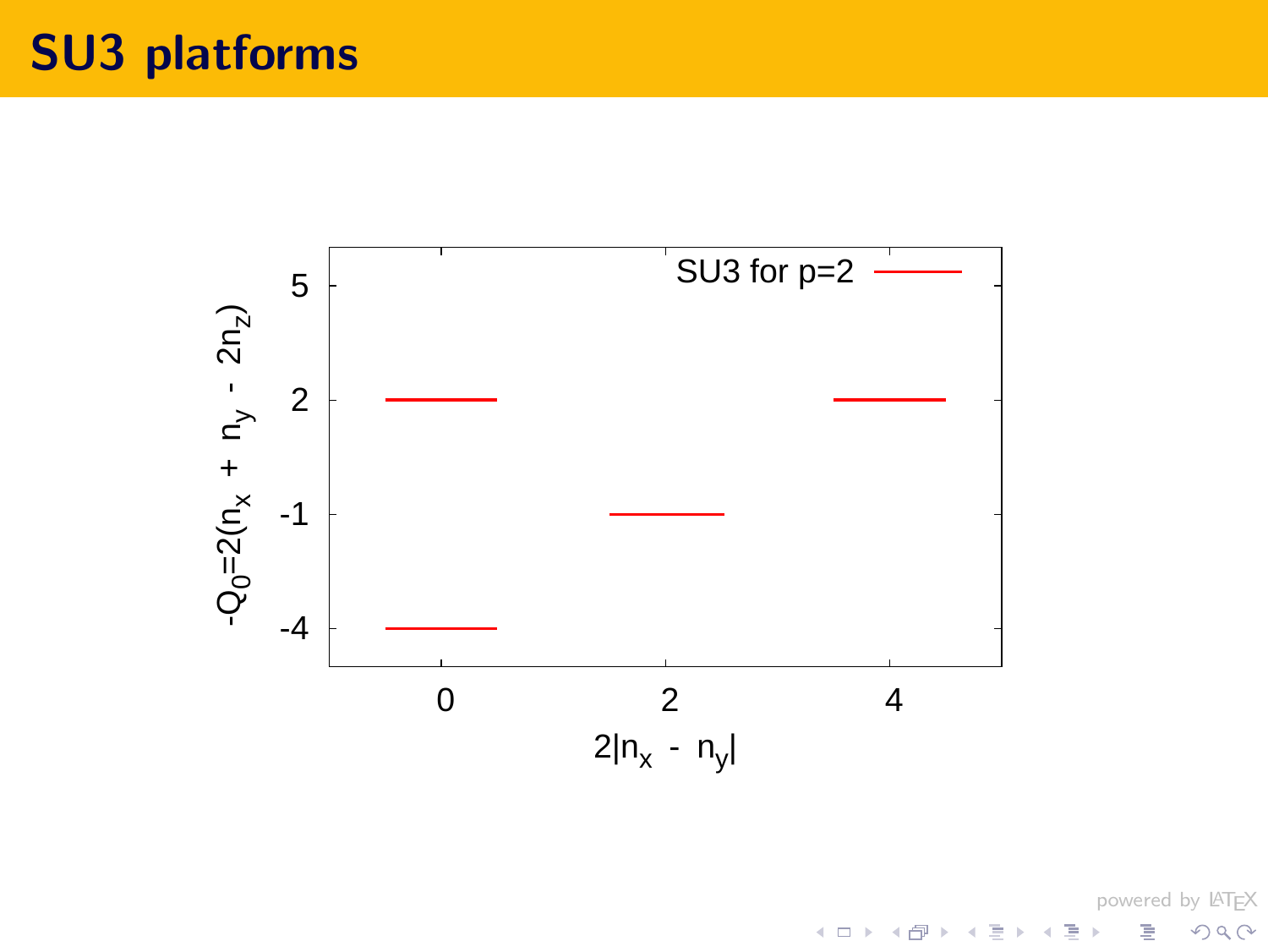## What follows is  $q_{20}$  in LS and jj couplings

# Please pay attention

powered by LAT<sub>E</sub>X<br>タクター - キミ・キミ・キー - カタク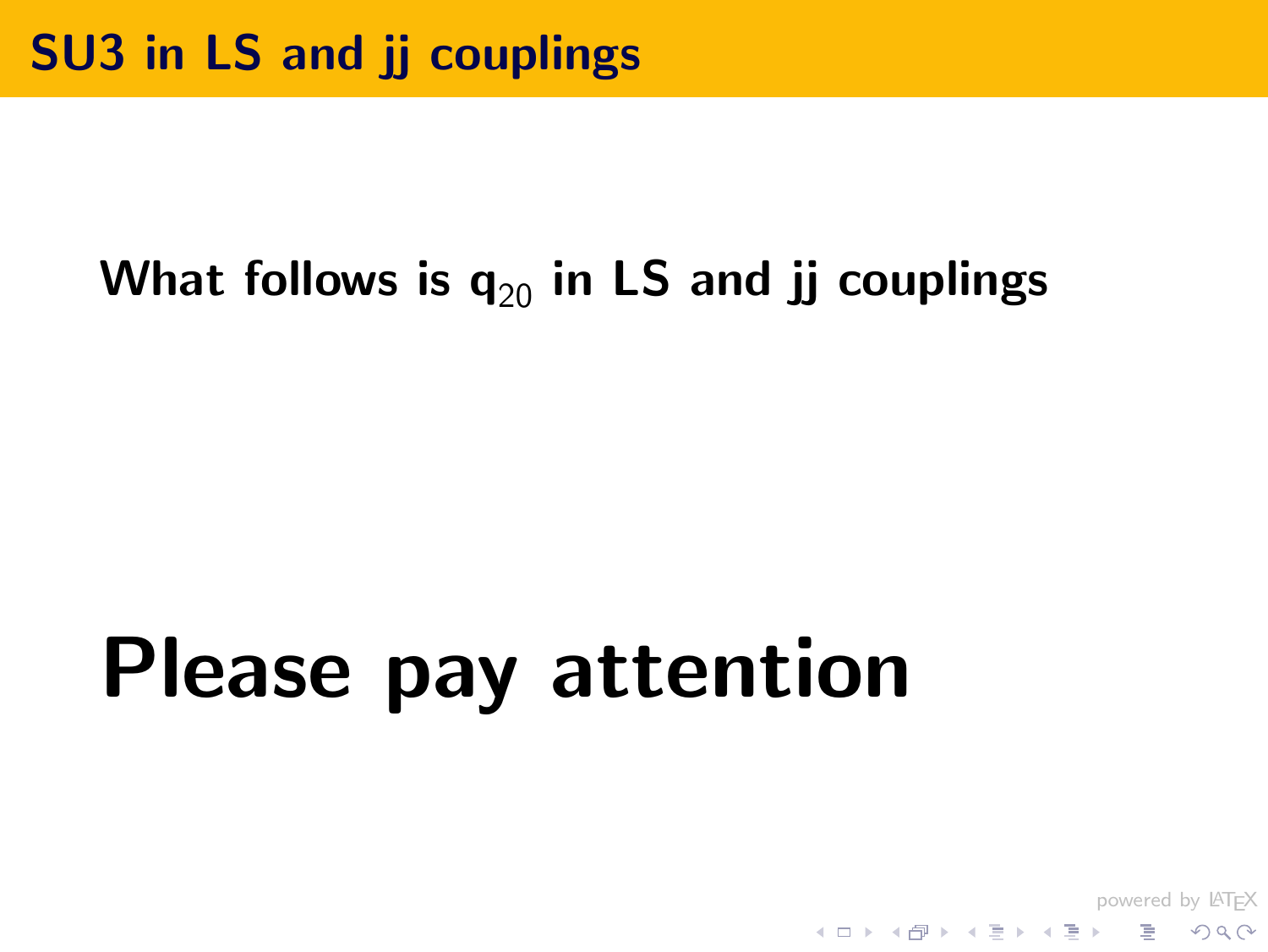## $q_{20}$  in LS and jj couplings

$$
\langle p| |r^2 |p| \rangle = p + 3/2 \langle p| |r^2 |p| + 2 \rangle = -[(p - 1)(p + 1 + 3)]^{1/2}
$$
  

$$
\langle lm| C_2 |lm \rangle = \frac{I(I + 1) - 3m^2}{(2I + 3)(2I - 1)}, \quad \langle lm| C_2 | I + 2m \rangle
$$
  

$$
= \frac{3}{2} \left\{ \frac{[(I + 2)^2 - m^2][(I + 1)^2 - m^2]}{(2I + 5)(2I + 3)^2(2I + 1)} \right\}^{1/2}
$$
  

$$
\langle jm| C_2 |jm \rangle = \frac{j(j + 1) - 3m^2}{2j(2j + 2)}, \quad \langle jm| C_2 | j + 2m \rangle
$$
  

$$
= \frac{3}{2} \left\{ \frac{[(j + 2)^2 - m^2][(j + 1)^2 - m^2]}{(2j + 2)^2(2j + 4)^2} \right\}^{1/2}
$$
  

$$
\langle jm| C_2 |j + 1m \rangle = -\frac{3m[(j + 1)^2 - m^2]^{1/2}}{j(2j + 4)(2j + 2)}
$$

powered by LAT<sub>E</sub>X<br>◇ 오오 - 를 - 시름 > 시름 > 시대 + 모 >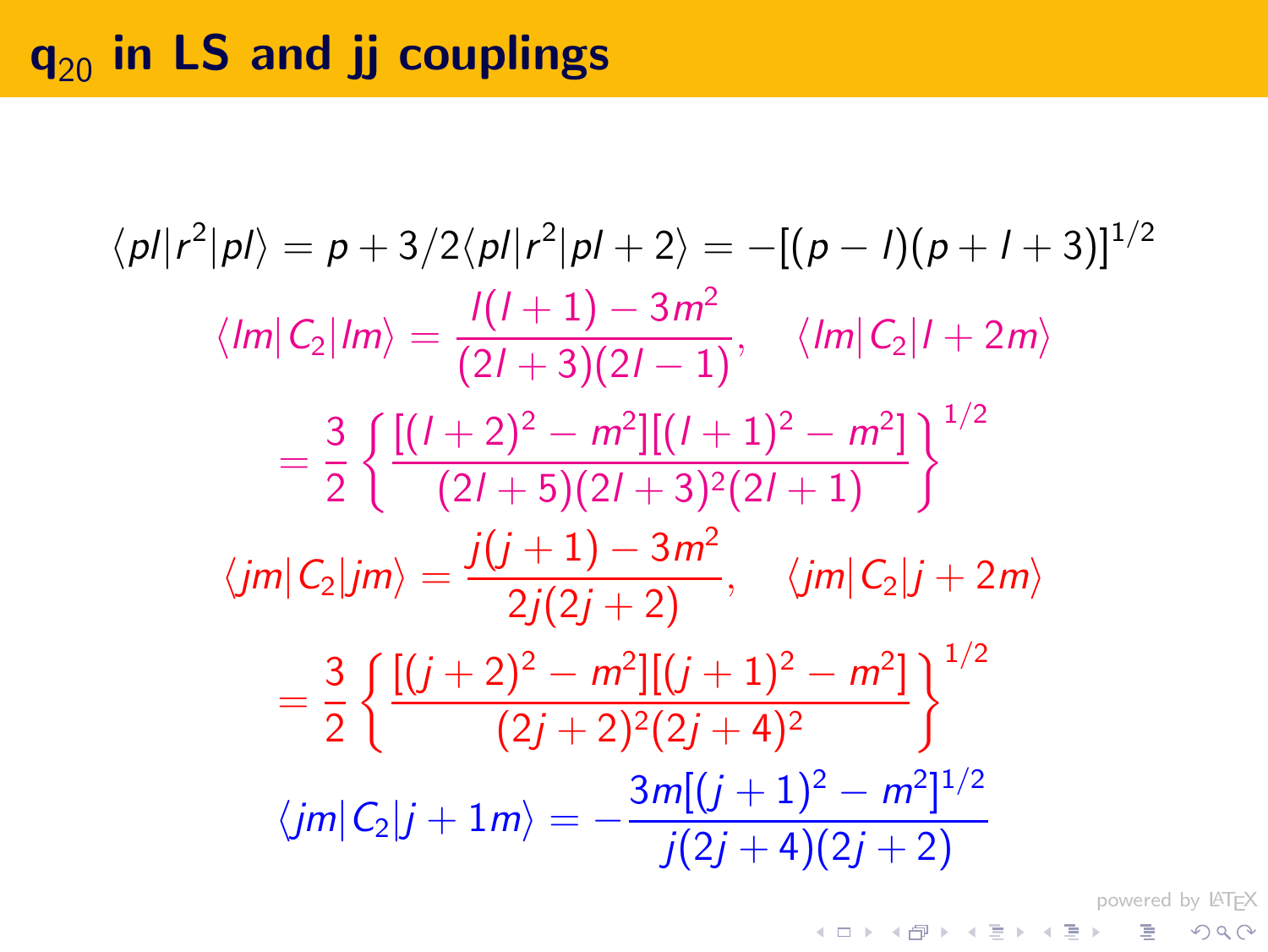## SU3 and pseudo-SU3 in jj coupling ref. pseudo

Diagonalize black+red+blue in sd and  $r_3$ 



powered by LATEX

 $\Omega$ 

 $A \equiv \mathbf{1} \times \mathbf{1} + \mathbf{1} \oplus \mathbf{1} \times \mathbf{1} + \mathbf{1} \oplus \mathbf{1} \oplus \mathbf{1} + \mathbf{1} \oplus \mathbf{1}$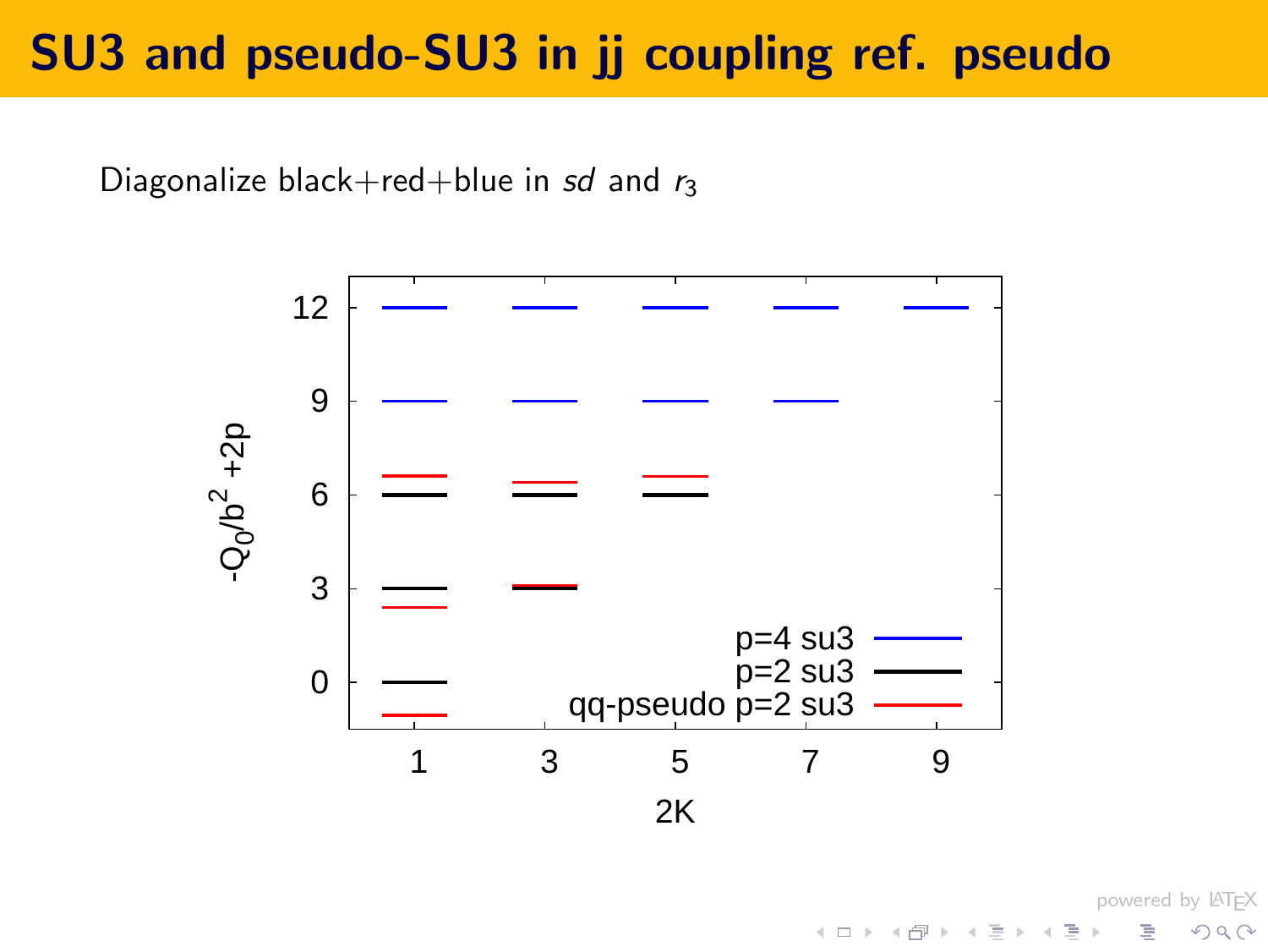## quasiSU3 ref. quasi

Diagonalize black+magenta in gds setting  $l \rightarrow l + 1/2$  with  $q\dot{q}$  and quasi qq˙ .



powered by LATEX ミー

 $2Q$ 

イロト イ部 トイモト イモト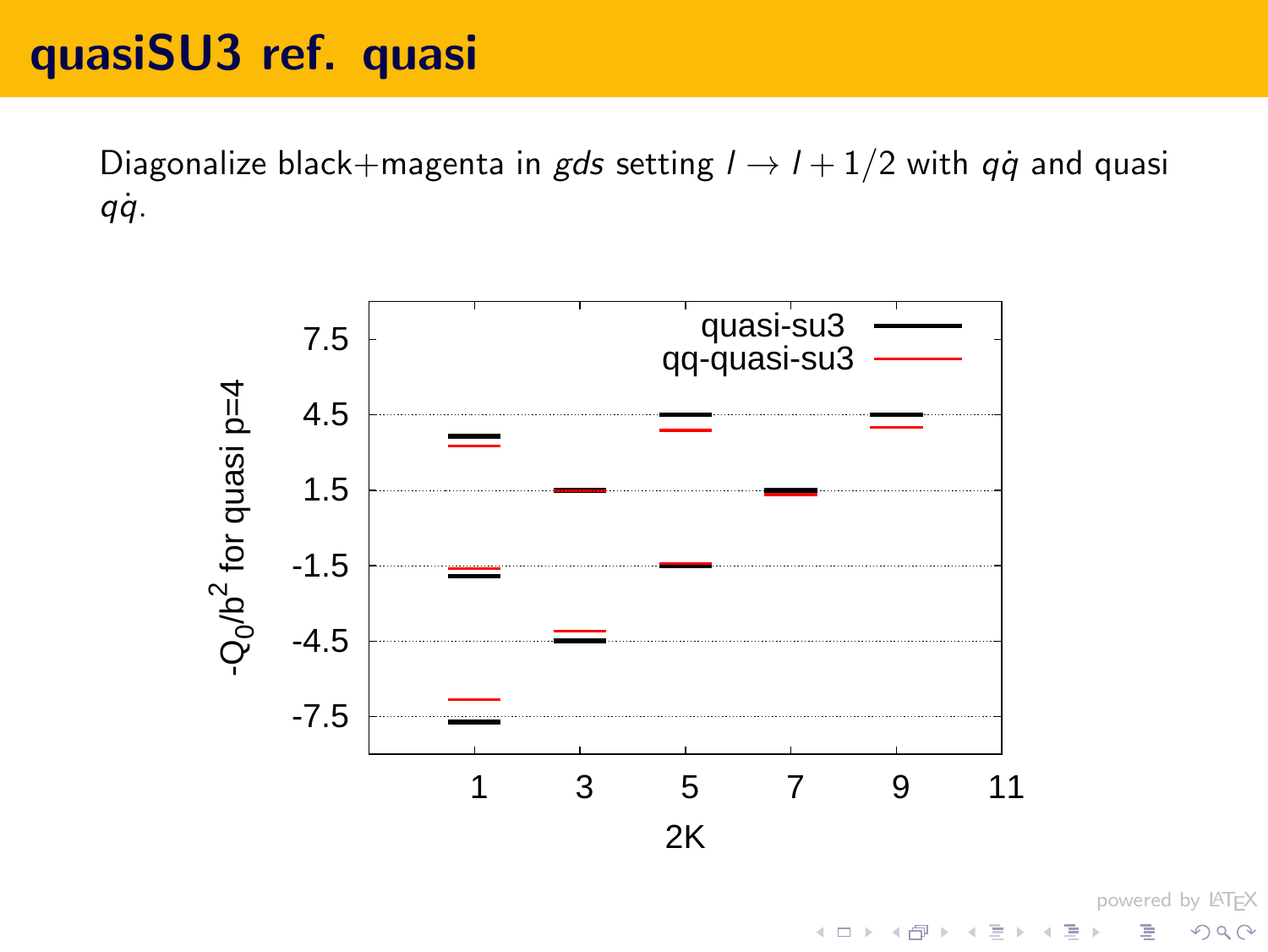## Rare earth example figure jj

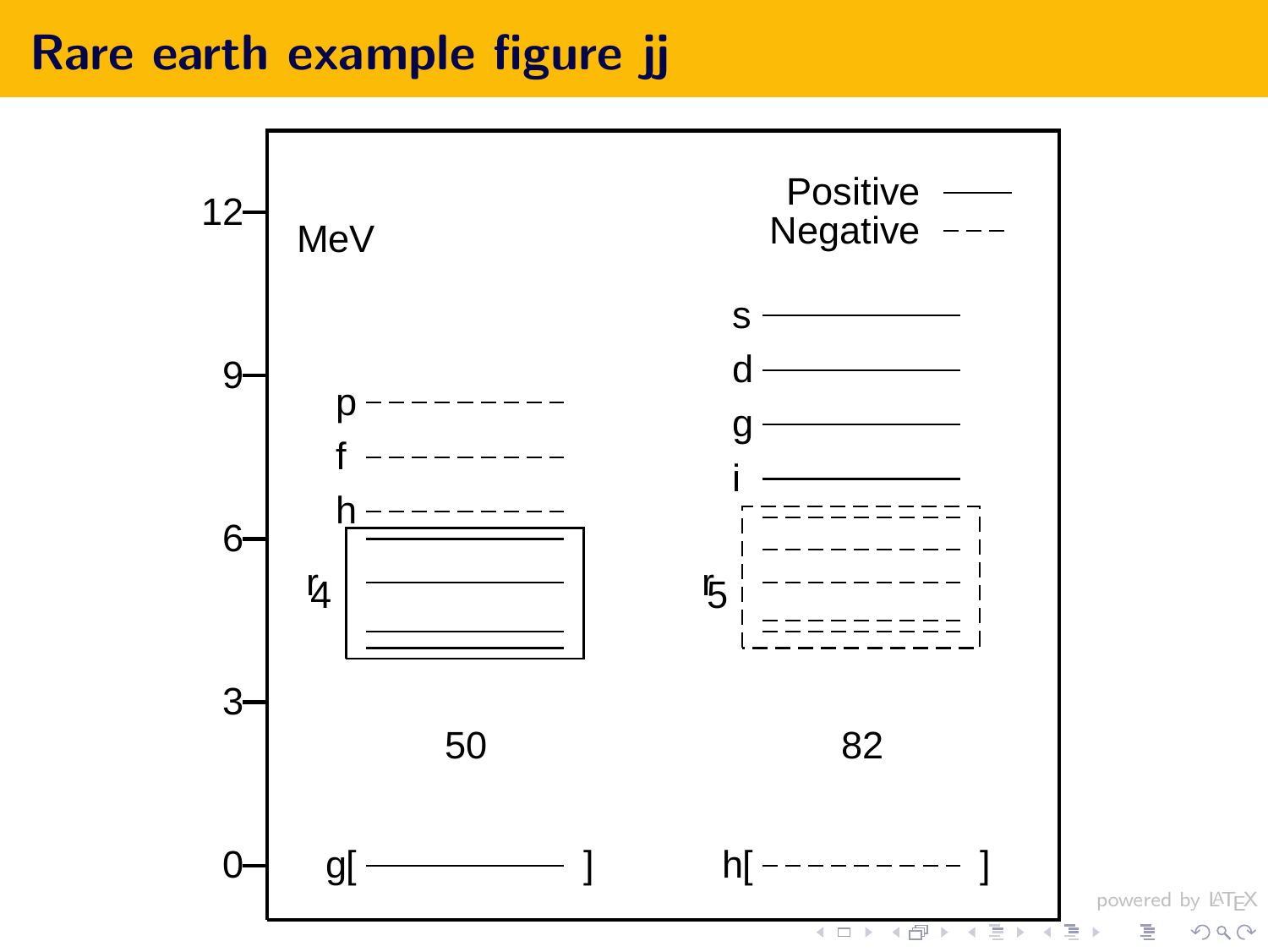#### Rare earth example figure HO



<span id="page-11-0"></span>Explain and calculate

powered by LAT<sub>E</sub>X

≣

 $OQ$ 

イロト イ部 トイモト イモ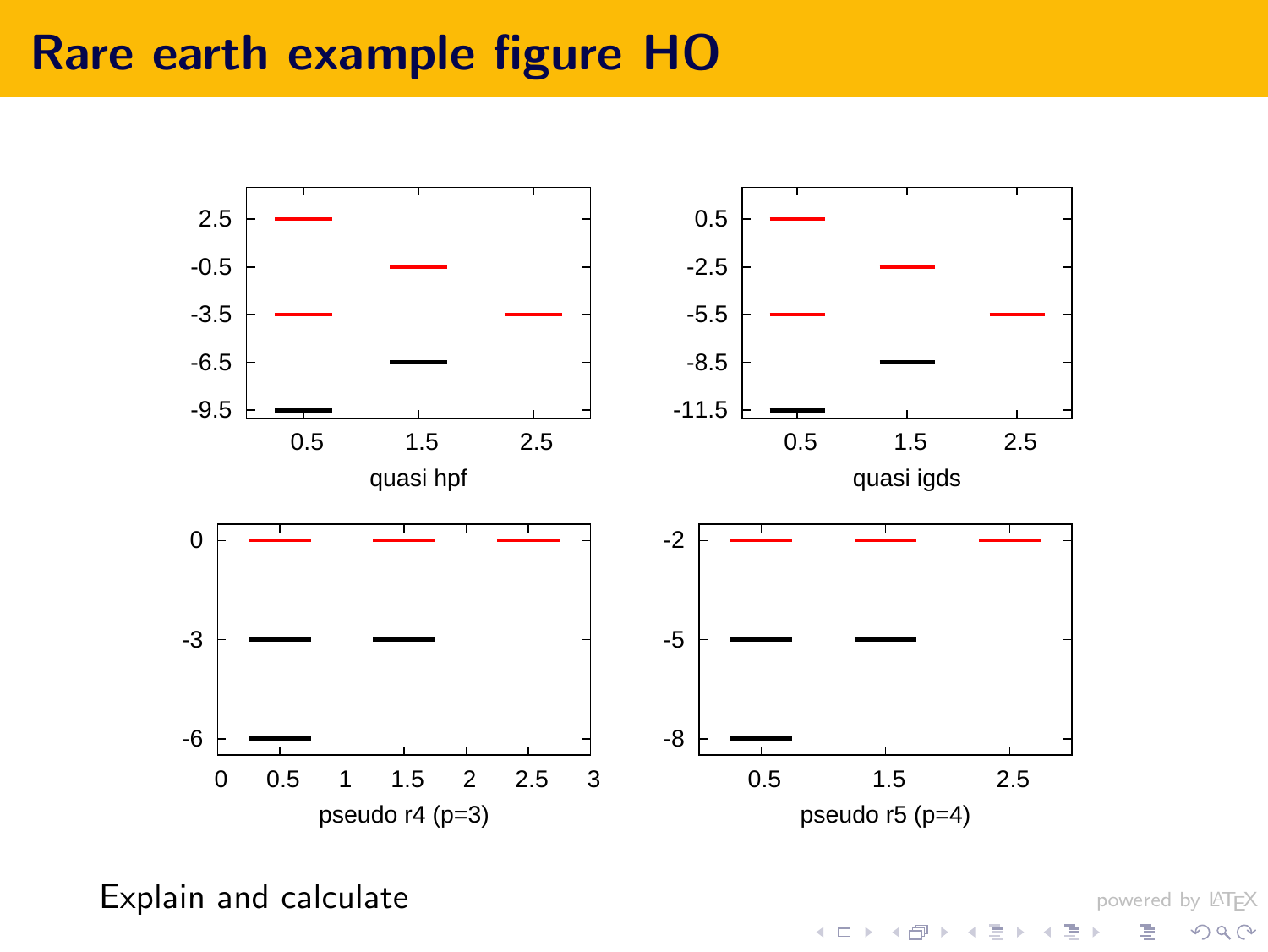#### Rare earth example table ref. quasi

$$
N = 92 \t94 \t96 \t98
$$
  
\n
$$
n = 0 \t1 \t2 \t3
$$
  
\n
$$
Q_0 = (32 + 24)e_{\pi} + (40 + 36 + 4n)e_{\nu} =
$$
  
\n
$$
(56)e_{\pi} + (76 + 4n)e_{\nu}
$$
  
\n
$$
B(E2) \downarrow (e^{2}f^4) = Q_0^2 b_{osc}^2 / 50.27
$$
  
\n
$$
B(E2) \uparrow \approx Q_0^2 A^{2/3} 10^{-5} (e^{2}b^2)
$$

Table :  $B(E2)\uparrow$  in  $e^2b^2$  compared with experiment

<span id="page-12-0"></span>

| N  | 60Nd   | 62Sm    | 64Gd    | 66 Dy    |                                             |
|----|--------|---------|---------|----------|---------------------------------------------|
| 92 | 4.47   | 4.51    | 4.55    | 4.58     |                                             |
|    | 2.6(7) | 4.36(5) | 4.64(5) | 4.66(5)  |                                             |
| 94 | 4.68   | 4.72    | 4.76    | 4.80     |                                             |
|    |        |         | 5.02(5) | 5.06(4)  |                                             |
| 96 | 4.90   | 4.95    | 4.99    | 5.03     |                                             |
|    |        |         | 5.25(6) | 5.28(15) |                                             |
| 98 | 5.13   | 5.18    | 5.22    | 5.26     |                                             |
|    |        |         |         | 5.60(5)  | powered by LATEX<br>Ξŀ<br>造<br>K 로 베<br>200 |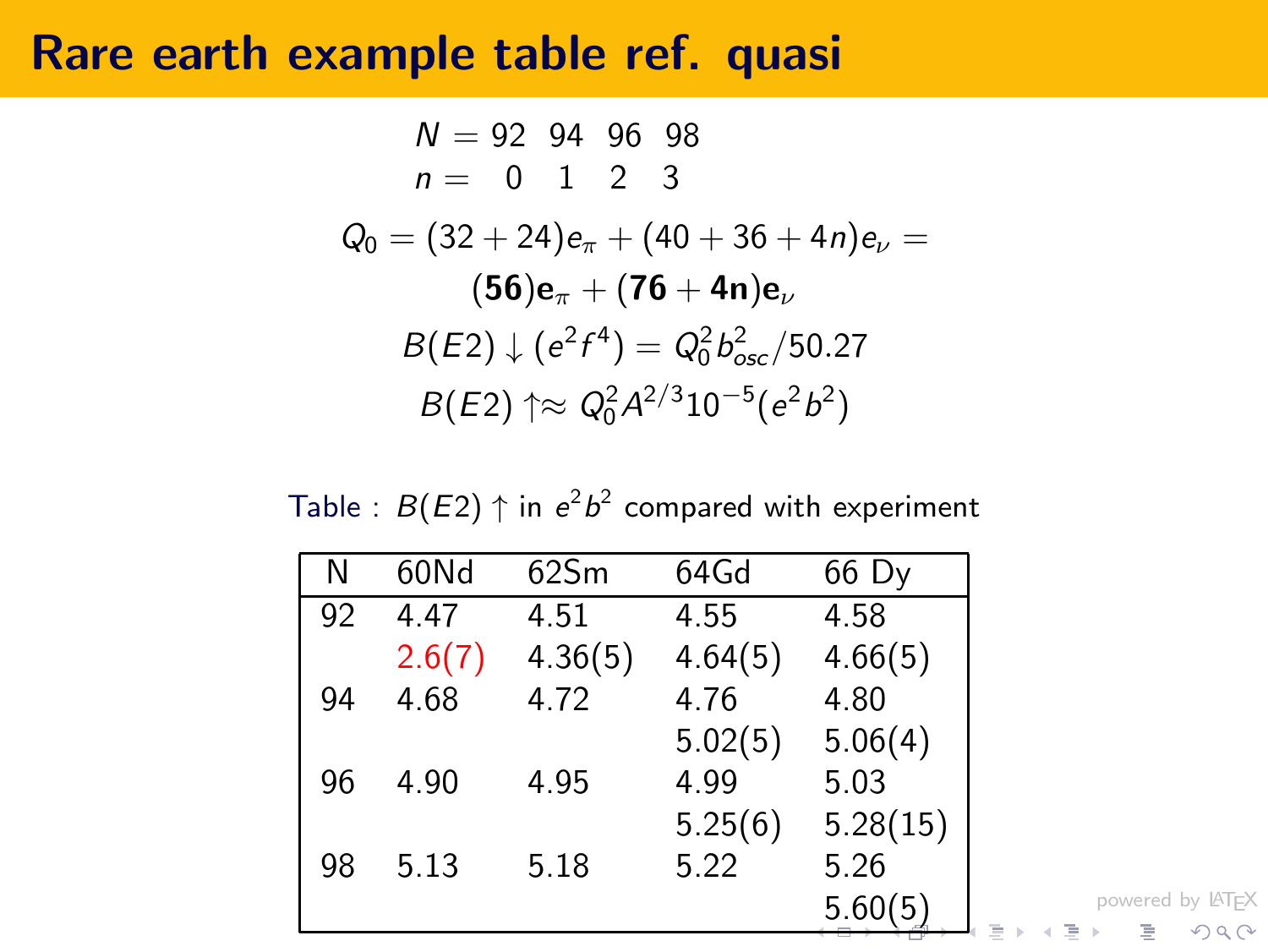#### Nilsson SU3 selfconsistency intro

$$
H_{mq} = \sum \epsilon_i n_i - \frac{\hbar \omega \kappa}{\mathcal{N}_{2q}^2} 2q \cdot 2q
$$

$$
\mathcal{N}_{2q}^2 = \sum (2q_{rs})^2 = \frac{5}{2} \sum_{k=0}^p (k+1)(2p-3k)^2
$$

#### Refresh ideas about pairing and quadrupole ref. mdz

<span id="page-13-0"></span>
$$
H_{\bar{P}} = -0.32\hbar\omega \left(\frac{P_p^+}{\sqrt{\Omega_p}} + \frac{P_{p+1}^+}{\sqrt{\Omega_{p+1}}}\right) \cdot \left(\frac{P_p^-}{\sqrt{\Omega_p}} + \frac{P_{p+1}^-}{\sqrt{\Omega_{p+1}}}\right)
$$

$$
H_{\bar{q}} = -0.216\hbar\omega \left(\frac{q_p^-}{N_p} + \frac{q_{p+1}^-}{N_{p+1}}\right) \cdot \left(\frac{q_p^-}{N_p} + \frac{q_{p+1}^-}{N_{p+1}}\right)
$$

powered by AT<sub>E</sub>X<br>タクページ メミトメミトメロト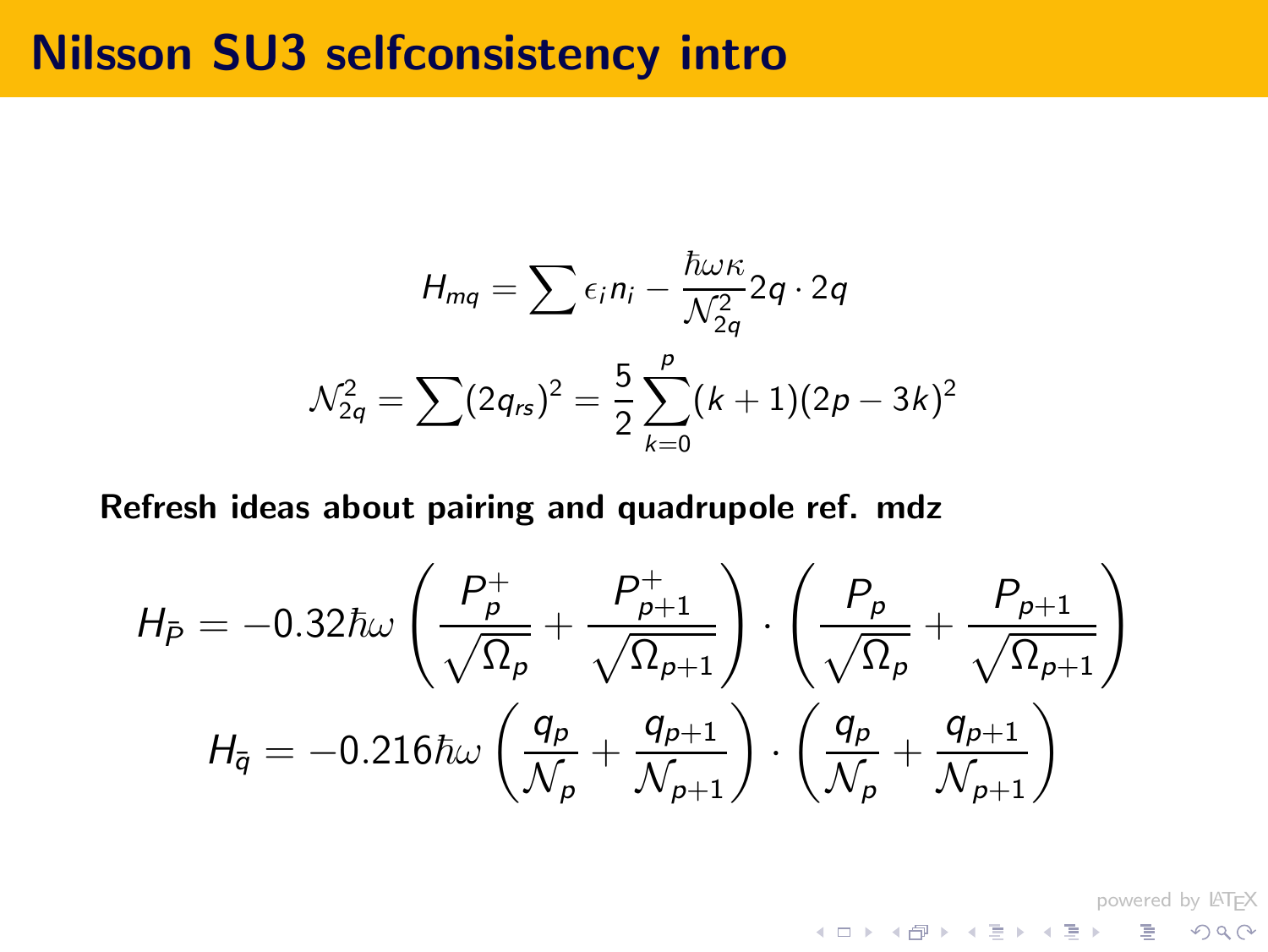#### Nilsson SU3 selfconsistency intro

$$
H_{mq} = \sum \epsilon_i n_i - \frac{\hbar \omega \kappa}{N_{2q}^2} 2q \cdot 2q
$$

$$
N_{2q}^2 = \sum (2q_{rs})^2 = \frac{5}{2} \sum_{k=0}^p (k+1)(2p-3k)^2
$$

#### Linearize

$$
H_{mq0} = \varepsilon H_{sp} - \frac{\beta \hbar \omega \kappa}{\mathcal{N}_{2q_{20}}^2} \langle 2q_{20}^{\nu} \rangle 2q_{20}^{\nu},
$$
  

$$
\mathcal{N}_{2q_{20}}^2 = \sum (2q_{20rs})^2 = \frac{2}{5} \mathcal{N}_{2q}^2
$$

powered by LAT<sub>E</sub>X<br>タクター ミー・ラ・イミ・イロー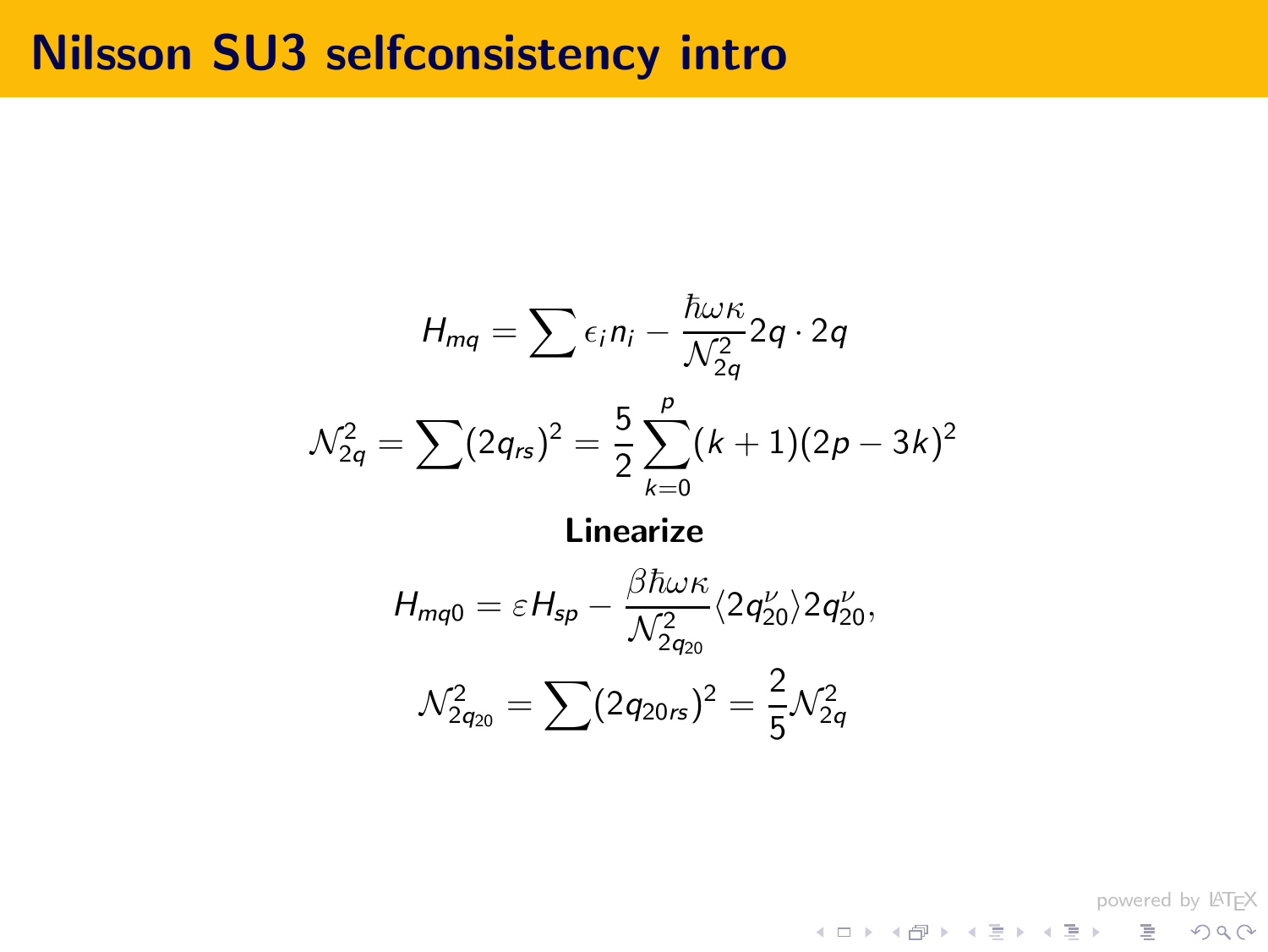## Nilsson SU3 selfconsistency, linearize correctly ref. a4749

Explain correct linearization  $\longrightarrow \beta = 3$  $q_{20}q_{20}=(q_{20}^\nu+q_{20}^\pi)^2=(q_{20}^\nu)^2+2q_{20}^\nu q_{20}^\pi+(q_{20}^\pi)^2$ Linearize for  $\nu$  $q_{20} \to q_{20}^\nu \langle q_{20}^\nu + 2 q_{20}^\pi \rangle \approx 3 q_{20}^\nu \langle q_{20}^\nu \rangle,$  if  $\langle q_{20}^\nu \rangle \approx \langle q_{20}^\pi \rangle$ . Hence  $H_{mq0} = \varepsilon H_{sp} - \frac{3\hbar\omega\kappa}{\mathcal{N}_{2q_{20}}^2}$  $\frac{3\hbar\omega\kappa}{\mathcal{N}^2_{2q_{20}}} \langle2q_{20}^\nu\rangle2q_2^\nu$ 20

powered by LAT<sub>E</sub>X<br>◇少ぐ 喜 ィミ・ <雪 > <電 > <ロ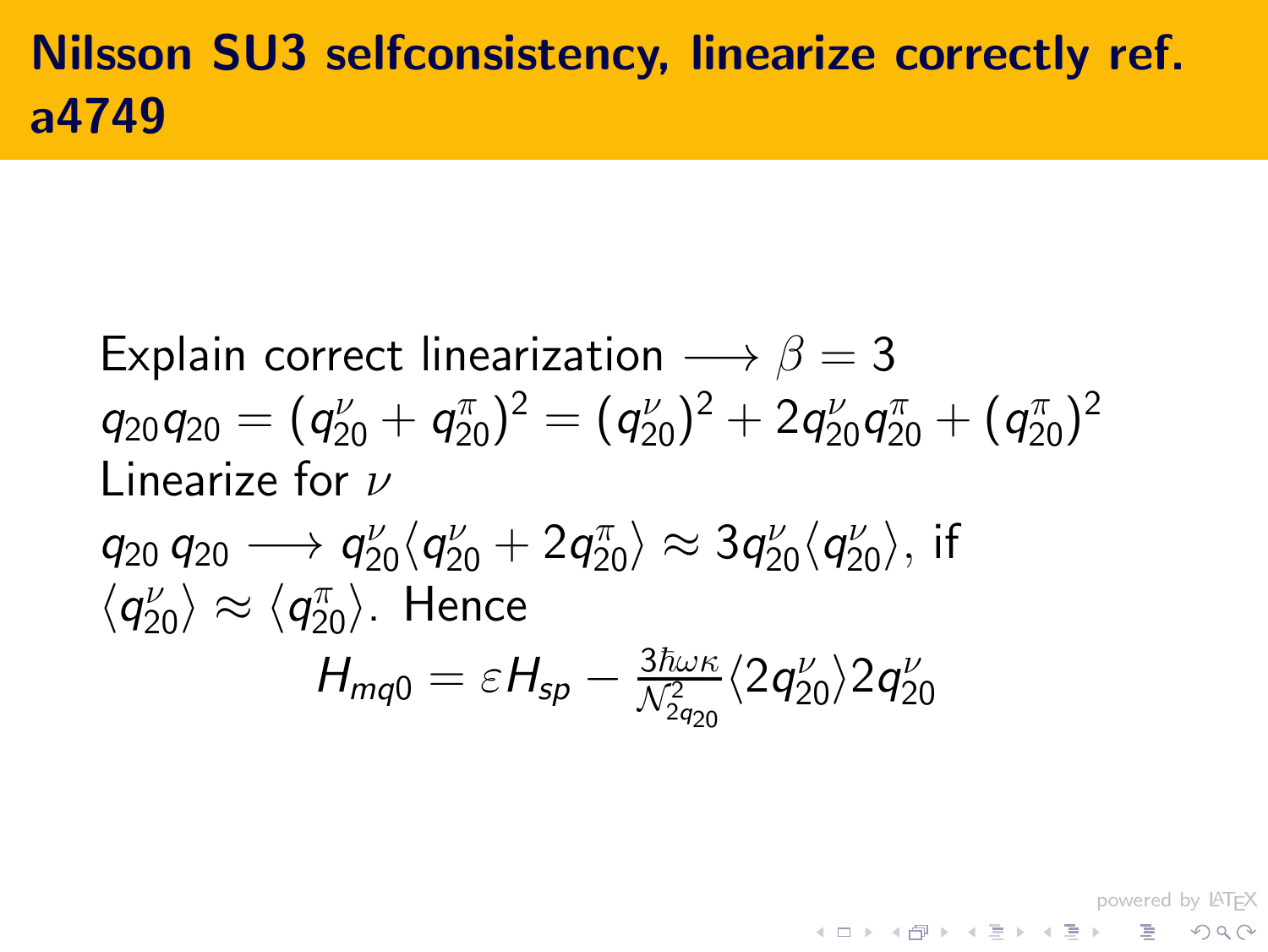#### Nilsson SU3 selfconsistency enactment

$$
H_{mq0}=\varepsilon H_{sp}-\tfrac{3\hbar\omega\kappa}{\mathcal{N}_{2q_{20}}^2}\langle 2q_{20}^\nu\rangle 2q_{20}^\nu
$$



powered by LAT<sub>E</sub>X Ε

 $2Q$ 

K ロ ▶ K 御 ▶ K 君 ▶ K 君 ▶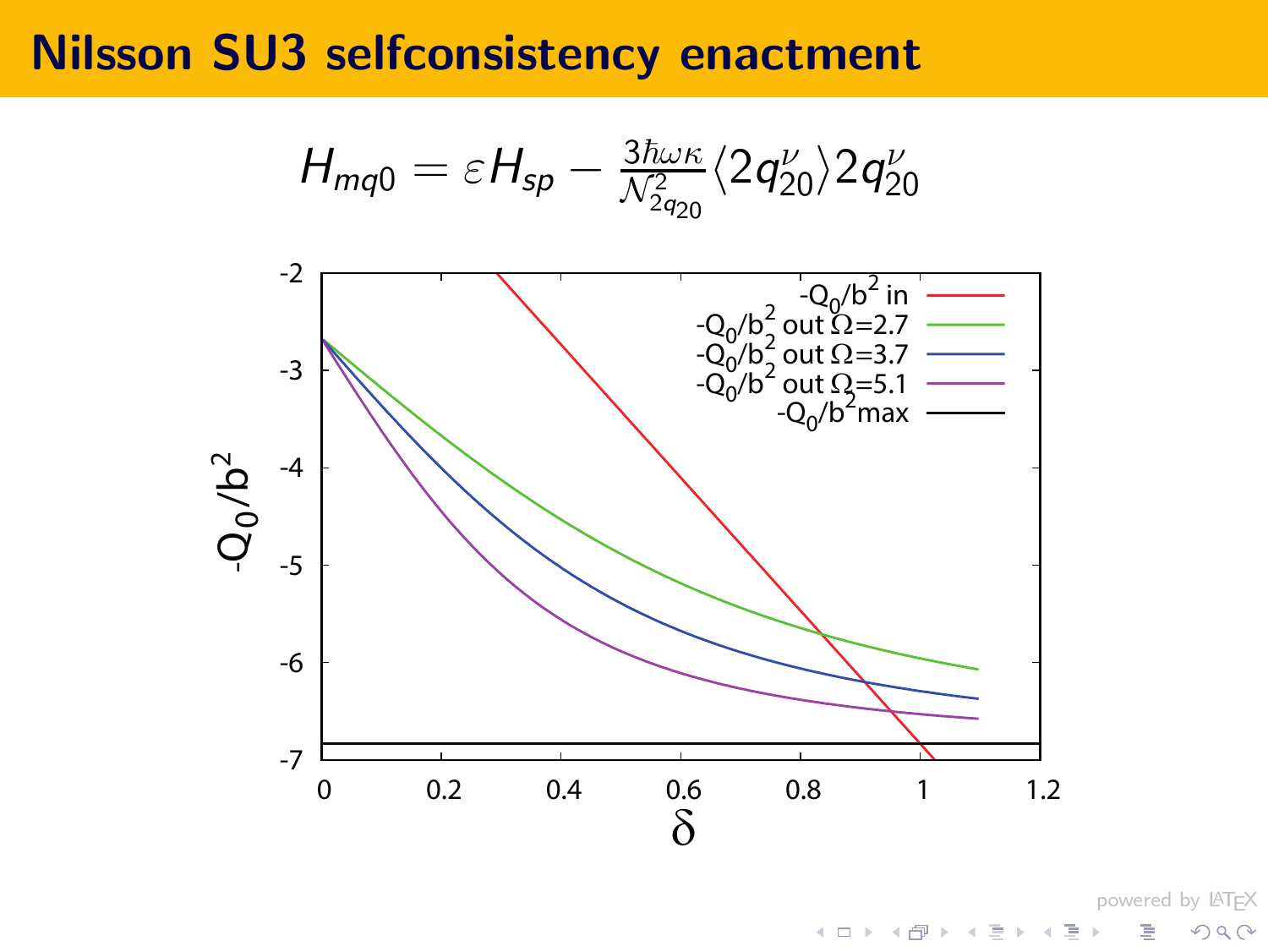#### Nilsson SU3 selfconsistency checks 0

SU3 says 
$$
E = -\hbar \omega \kappa 2\lambda (2\lambda + 6)/\mathcal{N}_{2q}^2
$$
 If  $H_{sp} = 0$ ,  
\n $\langle 2q_{20} \rangle = 2\lambda$ . Assume form of *E* holds  
\n
$$
BE2 = B(E2 : 2^+ \rightarrow 0^+) = (\langle 2q_{20} \rangle + 3)b^2 \rangle^2 / 50.3
$$
\n
$$
Q_s = Q2s = (\langle 2q_{20} \rangle + 3)b^2 / 3.5
$$
\n
$$
E = \langle \varepsilon H_{sp} \rangle - \frac{\hbar \omega \kappa}{\mathcal{N}_{2q}^2} \langle 2q_{20} \rangle (\langle 2q_{20} \rangle + \zeta) \qquad (1)
$$

Here the norms are those of the full quadrupole interaction *i.e.*,  $\mathcal{N}_{2q} = \sqrt{2.5} \mathcal{N}_{2q20}$ .

powered by LATEX

<span id="page-17-0"></span> $\equiv$  990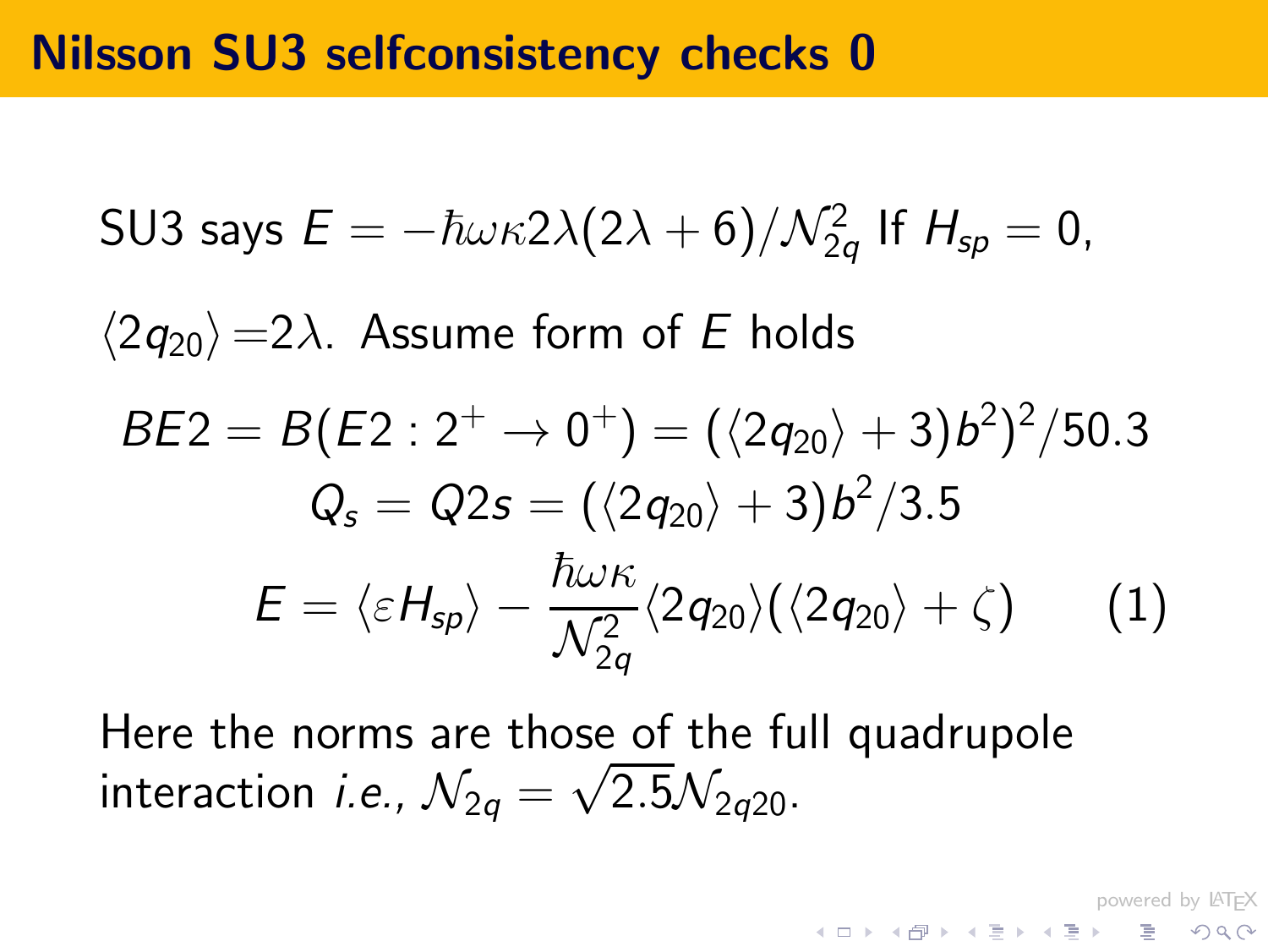Table :  $q\dot{q}$  calculations in <sup>28</sup>Si(sd) (upper panels) and <sup>68</sup>Se( $r_3$ ) (lower panels). To the left  $q\dot{q}$  is made monopole free. Int stands for intrisic values defined in Eq. [\(1\)](#page-17-0), with  $\zeta = 3$  in the left panel and 0 in the rigt one. Absolute energies given for the ground state, excitation energies for the other states.

| 2J       | F           | $Q_{\mathsf{s}}$ | BE <sub>2</sub> | 2J  | Е         | $Q_{s}$   | BE <sub>2</sub> |
|----------|-------------|------------------|-----------------|-----|-----------|-----------|-----------------|
| 0        | $-27.26329$ |                  |                 | 0   | $-22.044$ |           |                 |
| $\Omega$ | 0.00192     |                  |                 | 4   | 0.958     | $-26.330$ | 166.98          |
| 4        | 0.91714     | $-0.7785$        | 167.299         | 0   | 1.646     |           |                 |
| 4        | 0.91730     | 0.7785           | 167.301         | 4   | 2.494     | 26.323    | 166.90          |
| Int      | $-26.20$    | $-26.40$         | 169.74          | int | $-26.20$  | $-23.23$  | 169.74          |
| $\Omega$ | $-14.97822$ |                  |                 | 0   | $-12.176$ |           |                 |
| 0        | 0.00042     |                  |                 | 4   | 0.533     | $-42.087$ | 426.80          |
| 4        | 0.50677     | $-2.8707$        | 427.591         | 0   | 0.996     |           |                 |
| 4        | 0.50683     | 2.8708           | 427.590         | 4   | 1.467     | 42.117    | 426.92          |
| Int      | $-13.99$    | 41.21            | 413.64          | int | $-12.73$  | 41.21     | 413.64          |

powered by LATEX<br>◇ 이오어 - 의 - 세트 > 세트 > 시대 > 시대 >  $\equiv$  990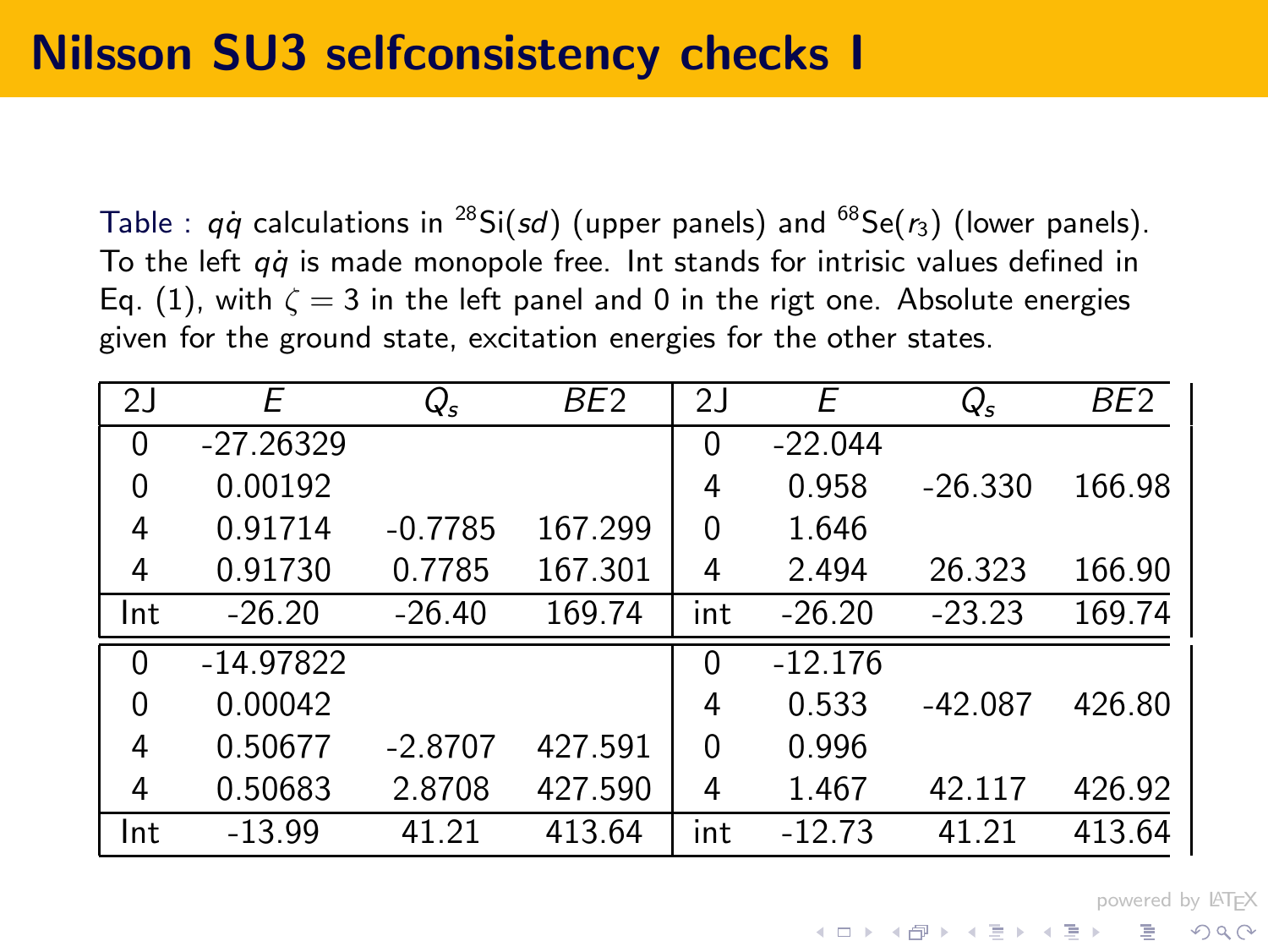Table : Monopole-free  $q\dot{q}$  calculations in  $(gd\mathsf{s})^{8-12}.$  Single particle energies in MeV:  $\varepsilon_i = [0.0, 0.0 \text{ and } 0.0]$ (e0) and [0.0, 1.0, and 2.0](e1) for  $i = g, d, s$ respectively. Int stands for intrisic values defined in Eq. [\(1\)](#page-17-0)

|                |           | gds8 e0       |                 |     |           | gds8 e1   |                 |
|----------------|-----------|---------------|-----------------|-----|-----------|-----------|-----------------|
| 2J             | F         | $Q_{s}$       | BE <sub>2</sub> |     | Е         | $Q_{s}$   | BE <sub>2</sub> |
| $\overline{0}$ | $-12.977$ |               |                 | 0   | $-8.976$  |           |                 |
| 4              | 0.113     | $-59.735$     | 857.96          | 4   | 0.103     | $-57.313$ | 795.57          |
| Int            | $-12.34$  | $-59.98$      | 876.05          | int | $-8.28$   | $-57.50$  | 805.07          |
|                |           | $gds12$ e $0$ |                 |     |           | gds12 e1  |                 |
| $\Omega$       | $-17.894$ |               |                 | 0   | $-12.641$ |           |                 |
| 4              | 0.125     | $-65.296$     | 1161.57         | 4   | 0.136     | $-65.61$  | 1065.72         |
| Int            | $-15.84$  | $-69.16$      | 1165.04         | int | $-8.63$   | $-67.49$  | 1109.34         |

powered by LATEX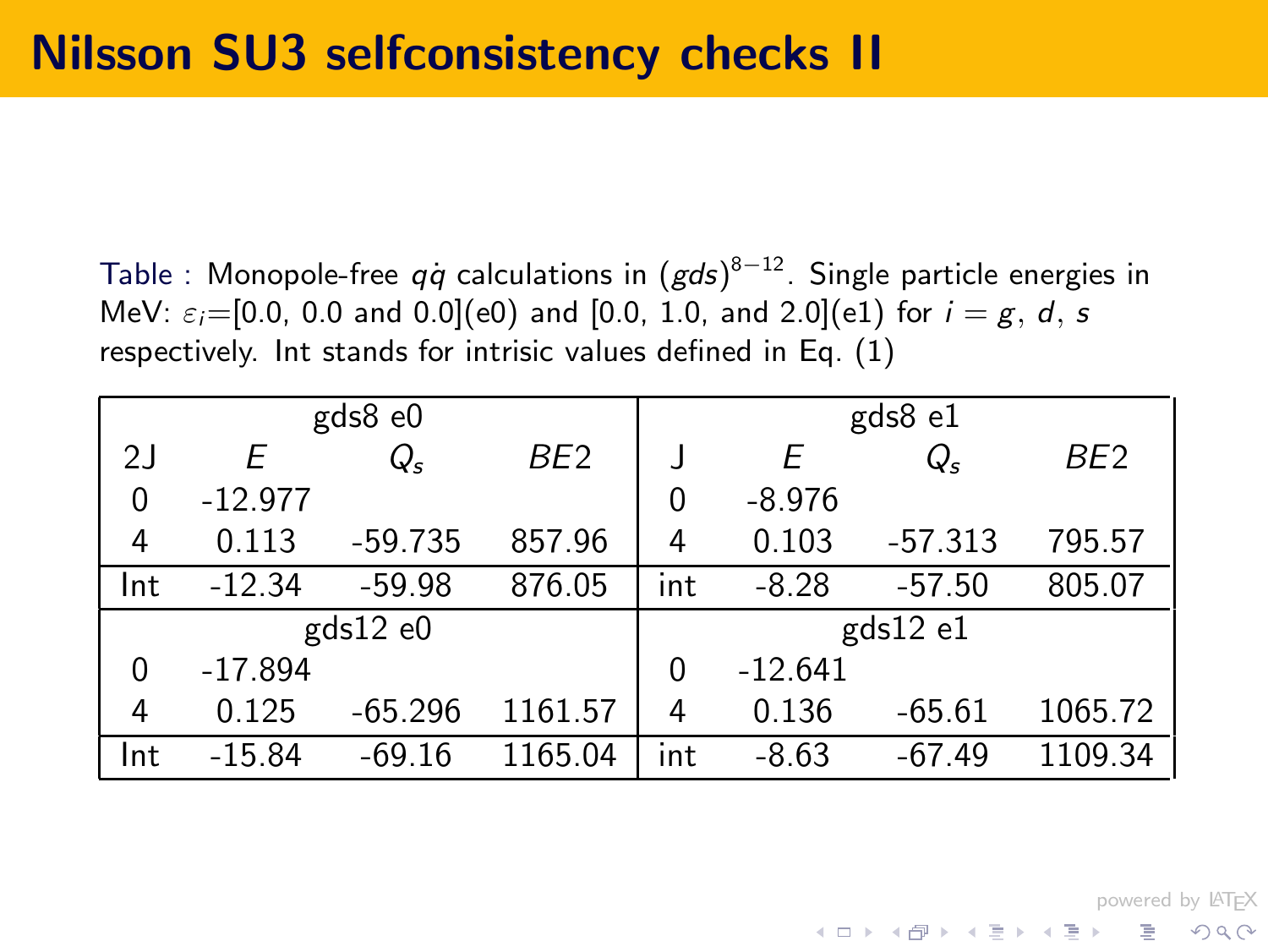### Heavy N=Z nuclei intro



powered by LAT<sub>E</sub>X ŧ

 $2Q$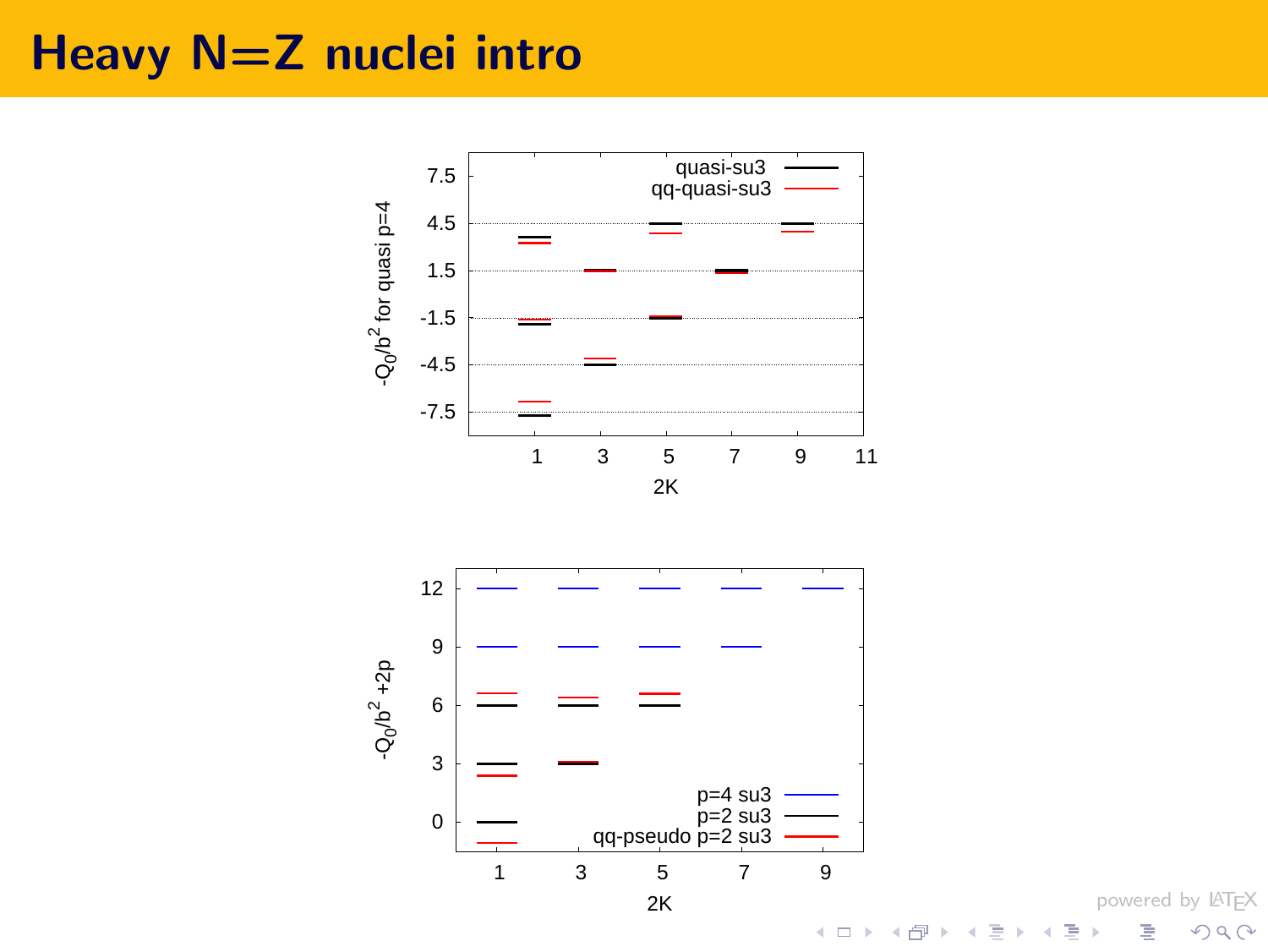#### Heavy N=Z nuclei formulae 1

$$
H_{mq} = \sum \epsilon_i n_i - \hbar \omega \kappa \left( \frac{2q_3}{\mathcal{N}_{2q3}} + \frac{2q_4}{\mathcal{N}_{2q4}} \right)^2 \tag{2}
$$

Now  $\mathcal{N}_i = \mathcal{N}_{2\sigma_{20}i}$ 

$$
H_{sp} - 4\hbar\omega\kappa \frac{q_4^{\nu}}{\mathcal{N}_4^2} \left( \langle q_4^{\nu} \rangle + \langle 2q_4^{\pi} \rangle + \langle 2q_3^{\nu} \rangle \frac{\mathcal{N}_4}{\mathcal{N}_3} + \langle 2q_3^{\pi} \rangle \frac{\mathcal{N}_4}{\mathcal{N}_3} \right)
$$
  

$$
\approx H_{sp} - 4\hbar\omega\kappa \frac{q_4^{\nu}}{\mathcal{N}_4^2} \left( 3 \langle q_4^{\nu} \rangle + 6 \langle q_3^{\nu} \rangle \right)
$$
  

$$
= H_{sp} - \beta\hbar\omega\kappa \frac{2q_4^{\nu}}{\mathcal{N}_4^2} \langle 2q_4^{\nu} \rangle \tag{3}
$$

powered by LAT<sub>E</sub>X<br>タクター ミー・ラ・イミ・イロー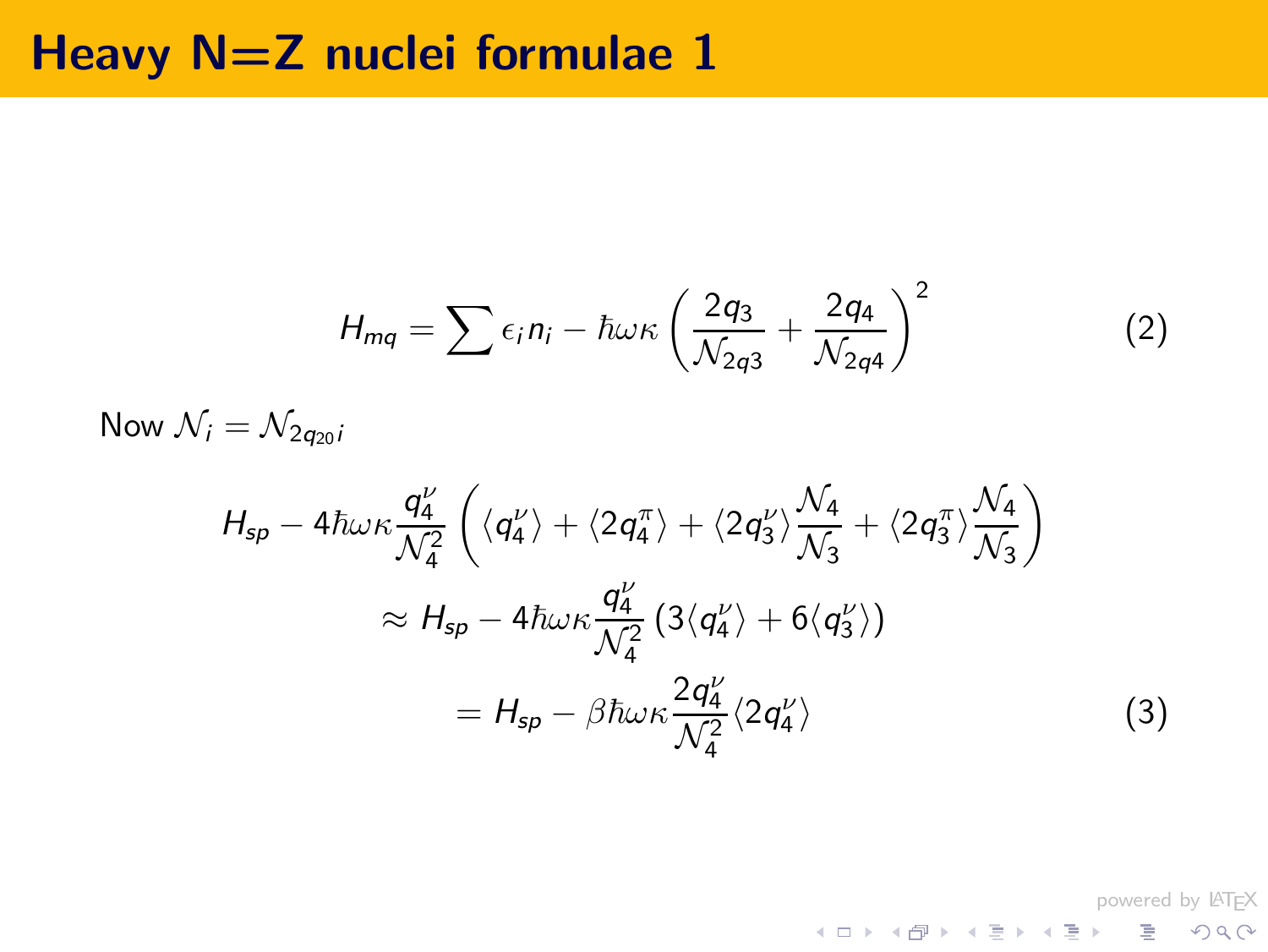the generalization of Eq  $(1)$  for the energy for a  $r_3^k(gds)^l$  configuration takes the form

$$
E = \sum \epsilon_i \langle n_i \rangle + l(\varepsilon_g - \varepsilon_{r_3})
$$

$$
-\hbar \omega \kappa \left(\frac{Q_3}{15} + \frac{Q_4}{23}\right) \left(\frac{Q_3 + \zeta}{15} + \frac{Q_4 + \zeta}{23}\right)
$$

$$
= \hbar s p + l \varepsilon_{gr} + E_q \tag{4}
$$

$$
\mathcal{N}_{2q3} = \sqrt{90 \times 2.5} \approx 15,
$$
  

$$
\mathcal{N}_{2q4} = \sqrt{210 \times 2.5} \approx 23.
$$

<span id="page-22-0"></span>powered by LAT<sub>E</sub>X<br>タクページ メミトメミト メラト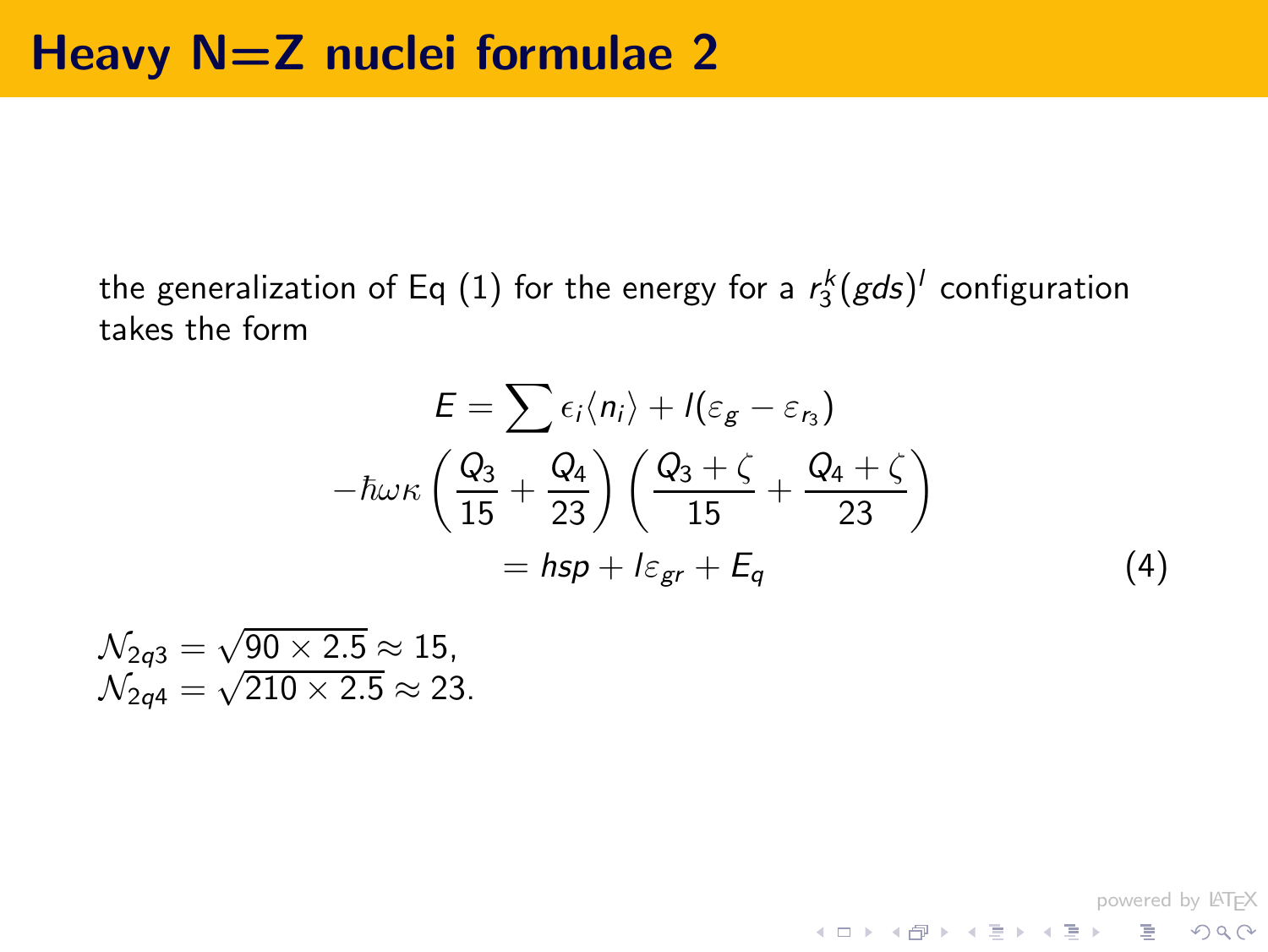Table : Properties of  $r_3^k(gds)^l$  configurations. Total  $(E)$ , quadrupole  $(E_q)$  and single particle (hsp) energies from Eq. [\(4\)](#page-22-0) with  $\zeta = 0$  in MeV; quadrupole moment  $Q_4 = \langle 2 q_{20(4)}\rangle;~be2 =$   $B(E2:2^+ \rightarrow 0^+)$  in  ${\rm e}^2 {\rm fm}^4$ .  $\beta =$  8.  $\epsilon_i =$ 0,3,4 (0,4,5 in last 2 lines)

|    | a  | E        | $-E_q$ | hsp   | $Q_4$ | be2     |          |
|----|----|----------|--------|-------|-------|---------|----------|
| 4  | 72 | $-12.29$ | 25.53  | 3.24  | 23.00 | 1225.15 |          |
| 0  | 72 | $-8.37$  | 8.37   | 0.0   |       | 323.54  |          |
| 4  | 72 | $-10.63$ | 20.63  | 0.0   |       | 939.00  |          |
| 8  | 76 | $-12.29$ | 40.05  | 7.76  | 41.17 | 2211.89 |          |
| 4  | 76 | $-2.46$  | 15.62  | 3.15  | 22.85 | 867.33  |          |
| 6  | 76 | $-4.90$  | 19.90  | 0.0   |       | 987.90  |          |
| 4  | 76 | $-6.23$  | 16.23  | 0.0   |       | 805.57  |          |
| 12 | 80 | $-0.30$  | 47.01  | 16.71 | 49.15 | 2792.44 |          |
| 8  | 80 | 1.76     | 27.45  | 7.69  | 41.17 | 1733.60 |          |
| 6  | 80 | $-0.04$  | 15.04  | 0.0   |       | 822.71  |          |
| 16 | 84 | 5.91     | 51.92  | 17.82 | 54.71 | 3271.36 |          |
| 12 | 84 | 13.47    | 33.20  | 16.67 | 49.01 | 2239.57 |          |
| 8  | 84 | 6.05     | 13.95  | 0.0   |       | 840.95  |          |
| 16 | 84 | 3.02     | 51.25  | 22.26 | 54.05 | 322.97  |          |
| 8  | 84 | 2.05     | 13.95  | 0.0   |       | 840.95  | by IATEX |
|    |    |          |        |       |       |         |          |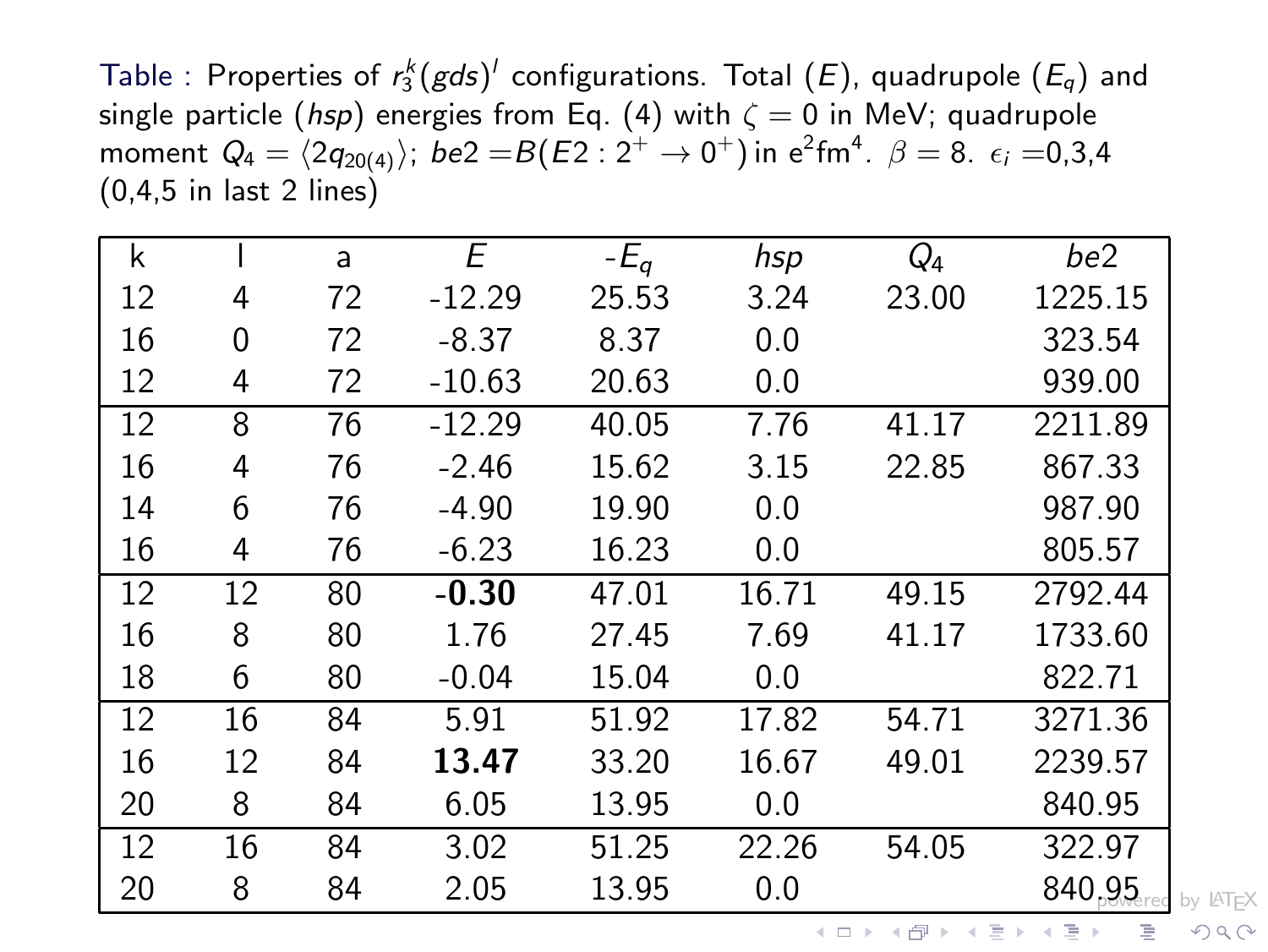## $72$ Kr

Table : Properties of the yrast bands of <sup>72</sup>Kr calculated in the r<sub>3</sub>gd space with the  $\rm R3GD$  interaction (see text) (E's in MeV,  $\it Q$  in efm $^2$  and  $B(E2)\equiv B(E2:J_{i}\rightarrow J_{\text{fx}})$  in e $^{2}\text{fm}^{4}$ ). Bottom, first line: measured values from  $kr72$  (error bars subject to caution as explained in text), second line:  $t < 4$  results boosted as explained in the text.

|                                                                                      | $t=4$                                                                                           | E2    |          |          | $t \leq 4$ |         |          | E <sub>2</sub> |  |
|--------------------------------------------------------------------------------------|-------------------------------------------------------------------------------------------------|-------|----------|----------|------------|---------|----------|----------------|--|
|                                                                                      | Ex                                                                                              | Q,    | $J_{f1}$ | $J_{f2}$ | Ex         | $Q_{s}$ | $J_{f1}$ | $J_{f2}$       |  |
| 01                                                                                   | 0.0                                                                                             |       |          |          | 0.00       |         |          |                |  |
| 0 <sub>2</sub>                                                                       | 0.24                                                                                            |       |          |          | 0.30       |         |          |                |  |
| 2 <sub>1</sub>                                                                       | 0.28                                                                                            | $-65$ | 1089     | 6        | 0.46       | -54     | 586      | 372            |  |
| 2 <sub>2</sub>                                                                       | 0.56                                                                                            | 58    | 3        | 897      | 0.66       | 45      | 103      | 536            |  |
| 4 <sub>1</sub>                                                                       | 0.83                                                                                            | $-77$ | 1509     |          | 1.05       | $-75$   | 1387     | 75             |  |
| 4 <sub>2</sub>                                                                       | 1.23                                                                                            | 69    | 0        | 1286     | 1.43       | 64      | 36       | 1093           |  |
| $B(E2:2_1 \rightarrow 0_1) = 810(150), \qquad B(E2:4_1 \rightarrow 2_1) = 2720(550)$ |                                                                                                 |       |          |          |            |         |          |                |  |
|                                                                                      | $t \leq 4 \times 1.4$ ; $B(E2:2_1 \rightarrow 0_1) = 740$ ,<br>$B(E2:4_1 \rightarrow 2_1)=1750$ |       |          |          |            |         |          |                |  |

powered by LAT<sub>E</sub>X<br>◇ 오오 - 홍 - ◀ 홍 ▶ ◀ 홍 ▶ ◀ 출 ▶ ◀ ਥ ▶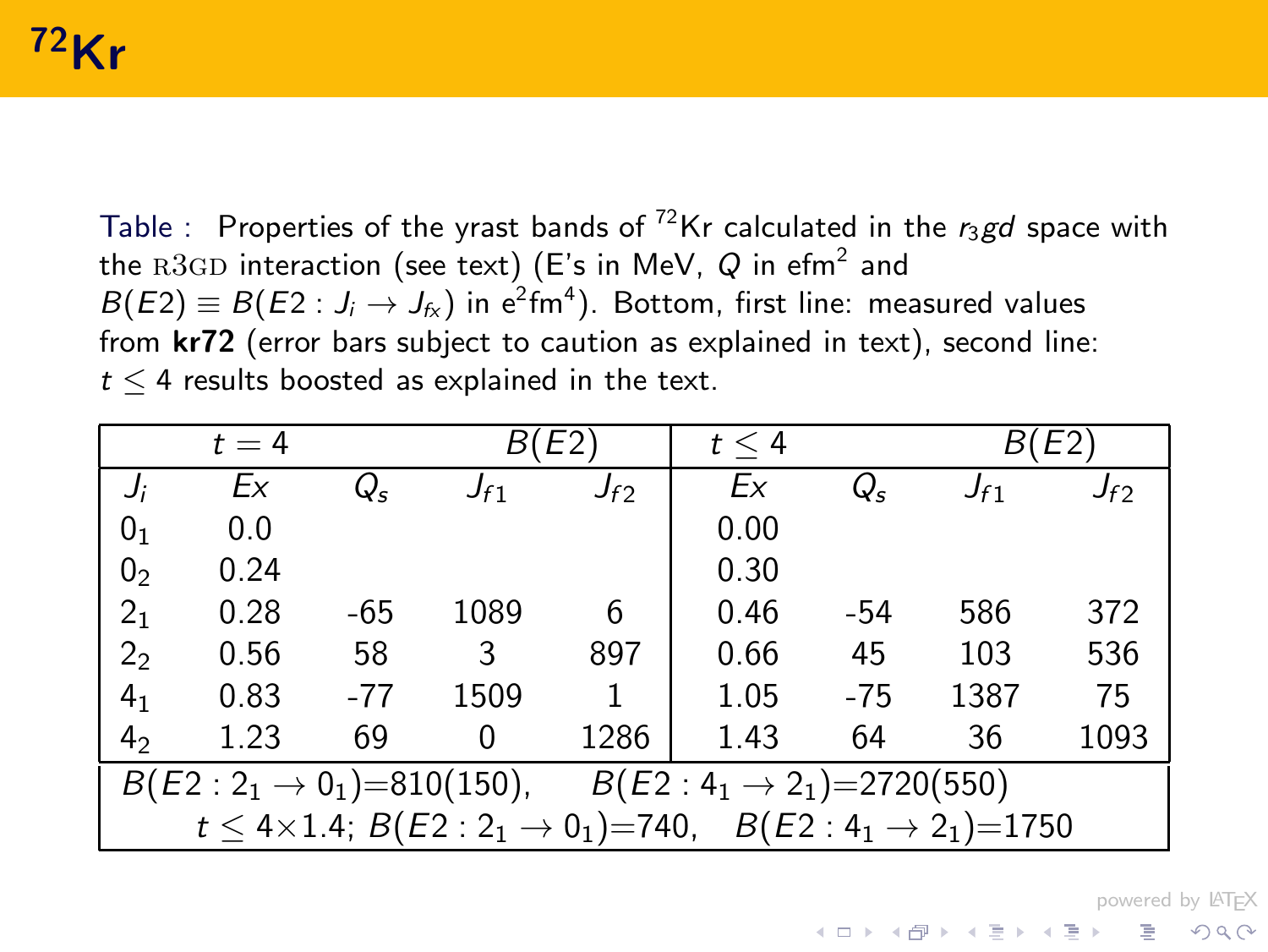#### **References**

- gemo J. Duflo and A.P. Zuker, Phys. Rev. C 59, R2347 (1999); and program GEMO in amdc.in2p3.fr/web/dz/html.
- dz10 J. Mendoza-Temis, J. Hirsch and A. P. Zuker, Nucl. Phys. A843, 14 (2010).
- Elliott J. P. Elliott, Proc. R. Soc. London, Ser. A 245, 128 (1956).
- Nilsson S. G. Nilsson, Dan. Mat. Fys. Medd. 29 (1955) No. 16.
- rmpsm E. Caurier, G. Martínez-Pinedo, F. Nowacki, A. Poves, and A. P. Zuker, Rev. Mod. Phys. 77, 427 (2005).
- pseudo A. Arima, M. Harvey, and K. Shimizu, Phys. Lett. B30, 517 (1969), K. Hecht and A. Adler, Nucl. Phys. A137, 129 (1969).
- quasi A. P. Zuker, J. Retamosa, A. Poves, E. Caurier, Phys. Rev. C52, R1741 (1995).
- a4749 G. Martínez-Pinedo, A. P. Zuker, A. Poves and E. Caurier, Phys. Rev. C55, 187 (1997).
- kr72 H. Iwasaki et al., Phys. Rev. Lett. 112 142502 (2014).
- mdz M. Dufour and A.P. Zuker, Phys. Rev. C 54 (1996) 1641.
- jun45 M. Honma, T. Otsuka, T. Mizusaki, and M. Hjort-Jensen, Phys. Rev. C 80, 064323 (2009).

powered by LATEX

pd92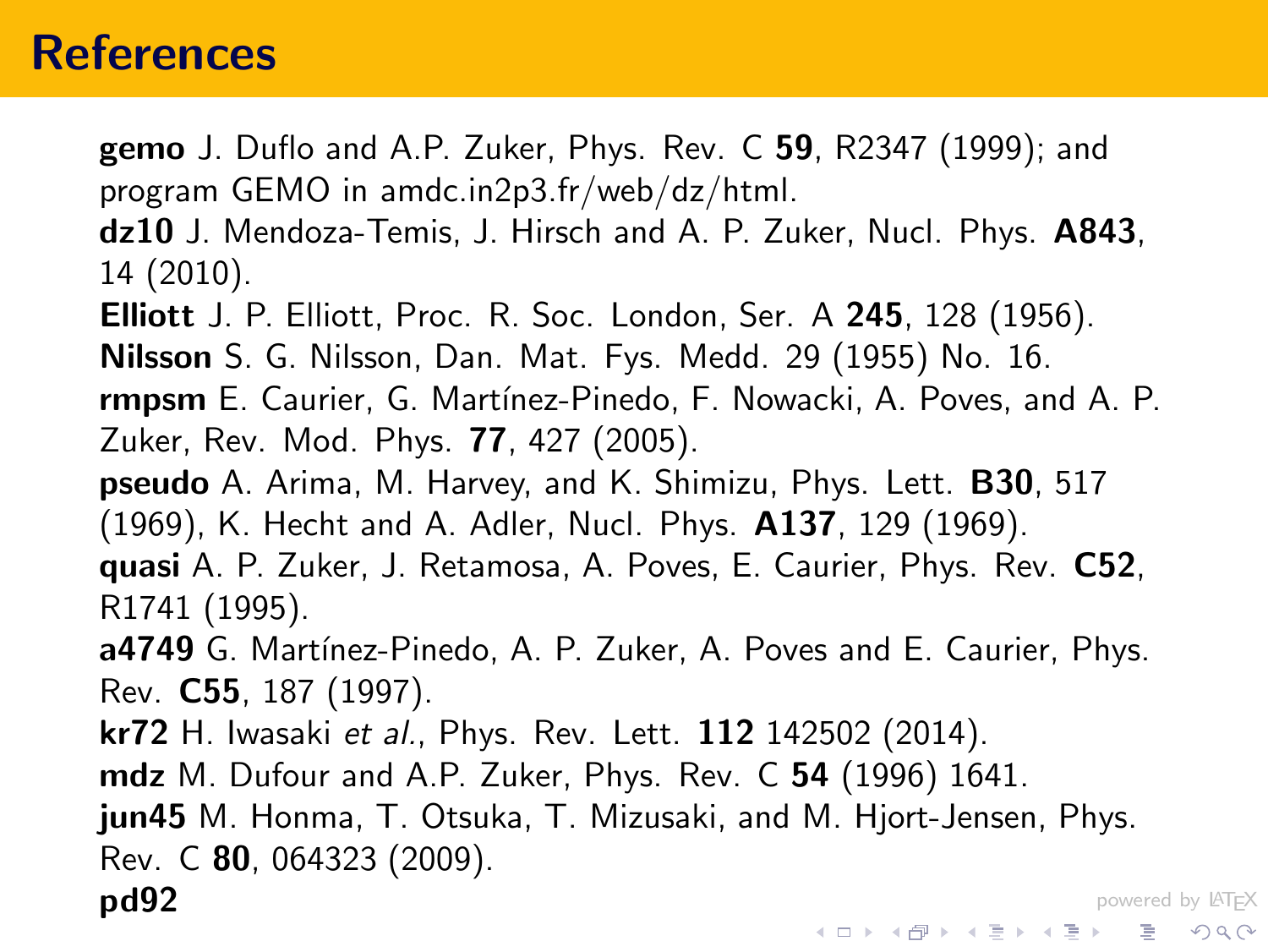In  ${}^{88}$ Ru we come at last to a genuine  $r_3$ g nucleus. The table corresponds to an yrast oblate band exhibiting  $50\% \ \overline{r_3}^{-4} g^{12}$  oblate dominance.

|                                                                                     | E(exp) | E(th) | $-Q_s$ | $B(E2 \downarrow)(th)$ |
|-------------------------------------------------------------------------------------|--------|-------|--------|------------------------|
|                                                                                     | 0.0    | 0.0   |        |                        |
| $2^{+}_{1}$<br>4 <sup>+</sup><br>6 <sup>+</sup><br>6 <sup>+</sup><br>8 <sup>+</sup> | 0.62   | 0.56  | 37     | 492                    |
|                                                                                     | 1.42   | 1.31  | 44     | 766                    |
|                                                                                     | 2.38   | 2.12  | 47     | 888                    |
|                                                                                     | 3.48   | 2.88  | 52     | 980                    |

<span id="page-26-0"></span>Not obvious:  $g^{12}$  is now beyond midshell and the largest  $\langle 2q_{20} \rangle$  is prolate. However the oblate  $\langle 2q_{20} \rangle$  in  $r_3^{-4}$  is sufficiently strong to dominate but the prolate admixtures reduce and distort the original  $\langle 2q_{20}\rangle$  =-(18.66+20.24) and  $Q_0\approx -182$  to  $Q_{0s}\approx -125$  and  $Q_{0t}\approx -160$ in the Table. It is seen that in this nucleus the prolate-oblate competition within the  $r_3g$  space is played up. <sup>92</sup>Pd will bring further news.

powered by LAT<sub>E</sub>X<br>◇ 오오 - 홍 - ◀ 홍 ▶ ◀ 홍 ▶ ◀ 출 ▶ ◀ ਥ ▶